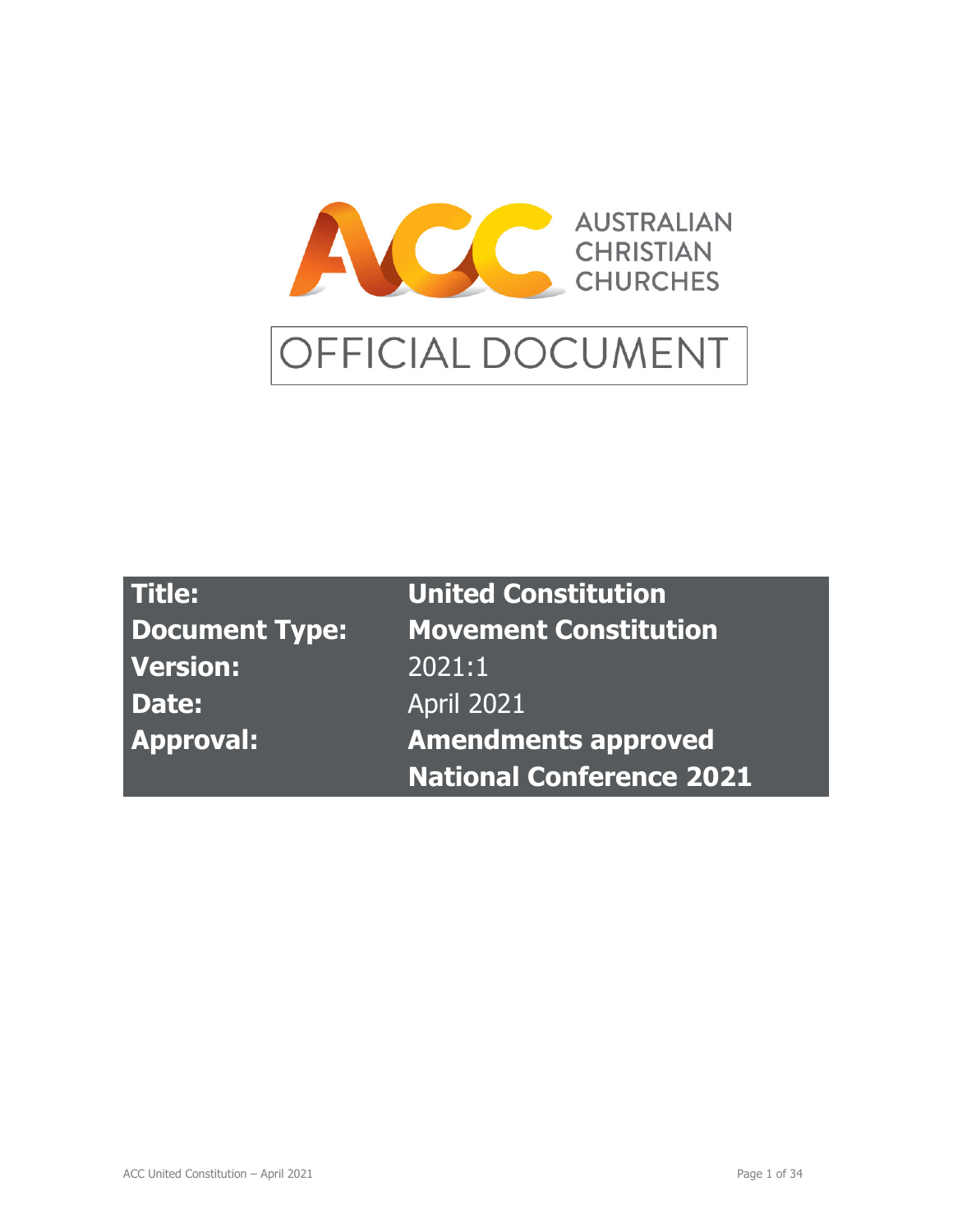### **UNITED CONSTITUTION**

(Incorporating State By-laws)

### **ARTICLE 1 THE NAME**

- **1.1** The name of the Movement shall be the AUSTRALIAN CHRISTIAN CHURCHES.
- **1.2** The name of the movement was previously Assemblies of God in Australia.
- **1.3** Only churches, ministries and ministers properly affiliated with the Movement, shall be authorised to use the logo and name of the "Australian Christian Churches".

#### **ARTICLE 2 DEFINITION**

#### **2.1 The Movement**

 The Movement is the unincorporated association known as "AUSTRALIAN CHRISTIAN CHURCHES" It is a national association of Pentecostal churches in voluntary cooperation (Cooperative Fellowship), on terms of equality, uniting for evangelism, fellowship, order, discipline and other purposes. Its supreme governing body shall be the National Conference.

In circumstances where it is necessary for any aspects, initiatives or functions of the Movement to be incorporated, the manner and form of such incorporations must conform to the requirements set out in this constitution.

### **2.2 Cooperative Fellowship**

 "Cooperative Fellowship" describes the principles of relationship that provide cohesion and structure for the Movement. It is relevant to the relationship of individuals to a local church and the relationship of local churches to the Movement.

### **2.2.1 Cooperative Fellowship and the Local Church**

 The local church is a body of individual believers that come together, in Christian love, to partner in serving God and the community. The individual believers voluntarily work together for the purpose of spreading the Gospel, meeting needs in the community and building up the church. There is a respect and responsiveness to leadership in the church but each individual has an individual responsibility for his/her relationship with God.

### **2.2.2 Cooperative Fellowship and the Movement**

 The Movement is a conference of local churches that come together, in Christian love, to work cooperatively to attain common objectives (ARTICLE 3). It is acknowledged that the local church is God's chosen means for communicating the Gospel and as such, it is an express purpose of the movement to empower and encourage local churches to fulfil their mandates.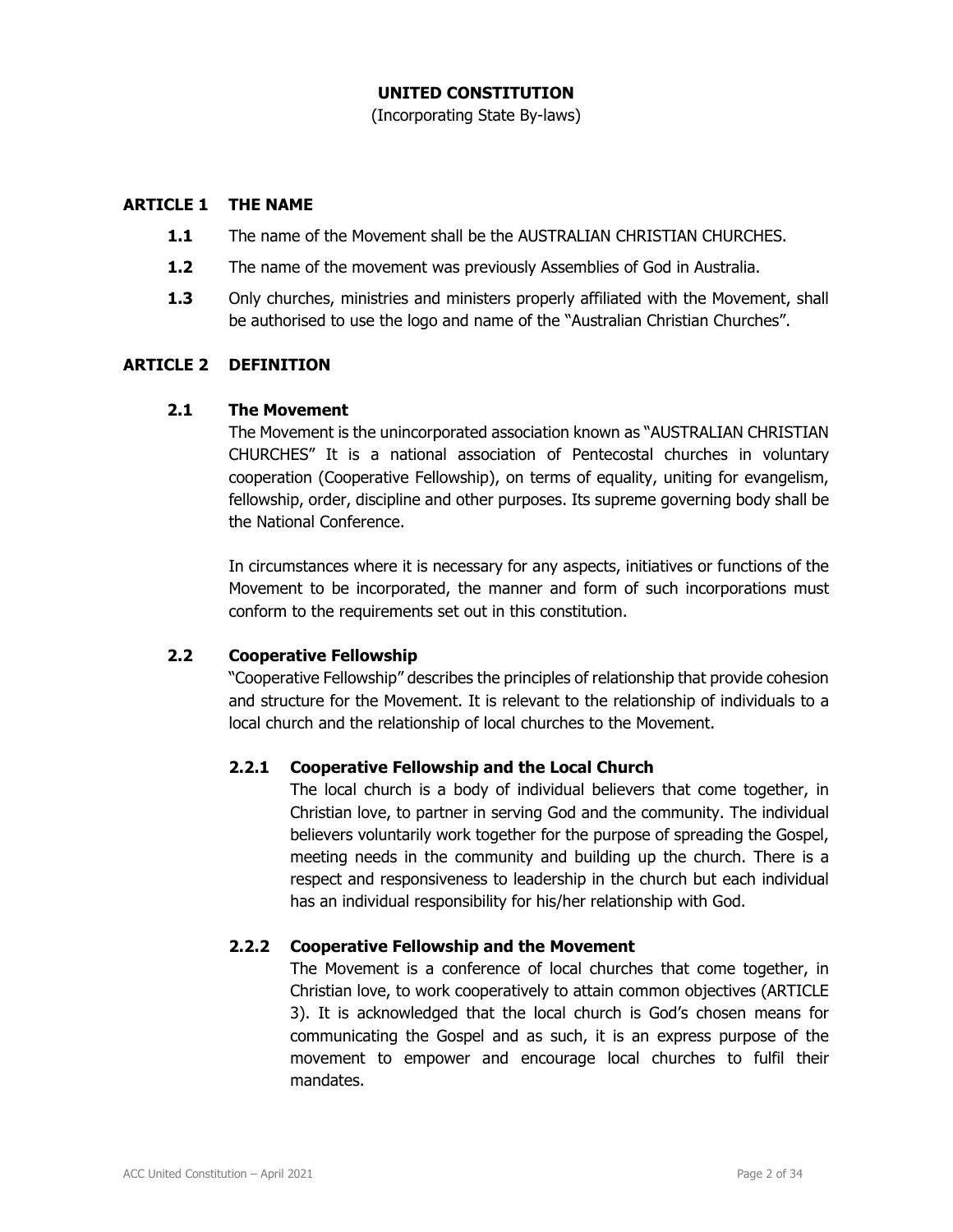The Movement recognises the autonomy of the local church within the movement but cooperative fellowship places a responsibility on a local church to function consistently with the United Constitution, the State By-Laws and all policies approved by the National Conference of the movement.

# **2.3 National Conference**

 The National Conference is the supreme governing body of the Movement and operates according to ARTICLE 5 of this United Constitution.

# **2.4 State Conference**

State Conferences are established under the authority of the national Movement and operate according to the United Constitution and the State By-Laws of the Movement.

**2.4.1** The Movement within the State of Queensland shall be called "Australian Christian Churches Qld".

**2.4.2** The Movement within the State of New South Wales shall be called "Australian Christian Churches NSW".

**2.4.3** The Movement within the State of Victoria shall be called "Australian Christian Churches Vic".

**2.4.4** The Movement within the State of Tasmania shall be called "Australian Christian Churches Tas".

**2.4.5** The Movement with the State of South Australia shall be called "Australian Christian Churches SA".

**2.4.6** The Movement within the State of Western Australia shall be called "Australian Christian Churches WA".

**2.4.7** The Movement within a Territory of Australia may be called either by using an abbreviation of the name of the Territory after "Australian Christian Churches" or not named separately and included within the administration of the State in the discretion of the National Executive from time to time.

# **2.5 Incorporation**

In circumstances where it is considered necessary for any aspects, initiatives or functions of the Movement to be incorporated, the manner and form of such incorporations shall conform to the requirements of ARTICLE 22 of this Constitution.

# **ARTICLE 3 OBJECTIVES**

- **3.1** To present the Gospel in a way that is consistent with the doctrines of the Movement as outlined in ARTICLE 4.
- **3.2** To encourage integrity and righteous living in its leaders, credentialed ministers and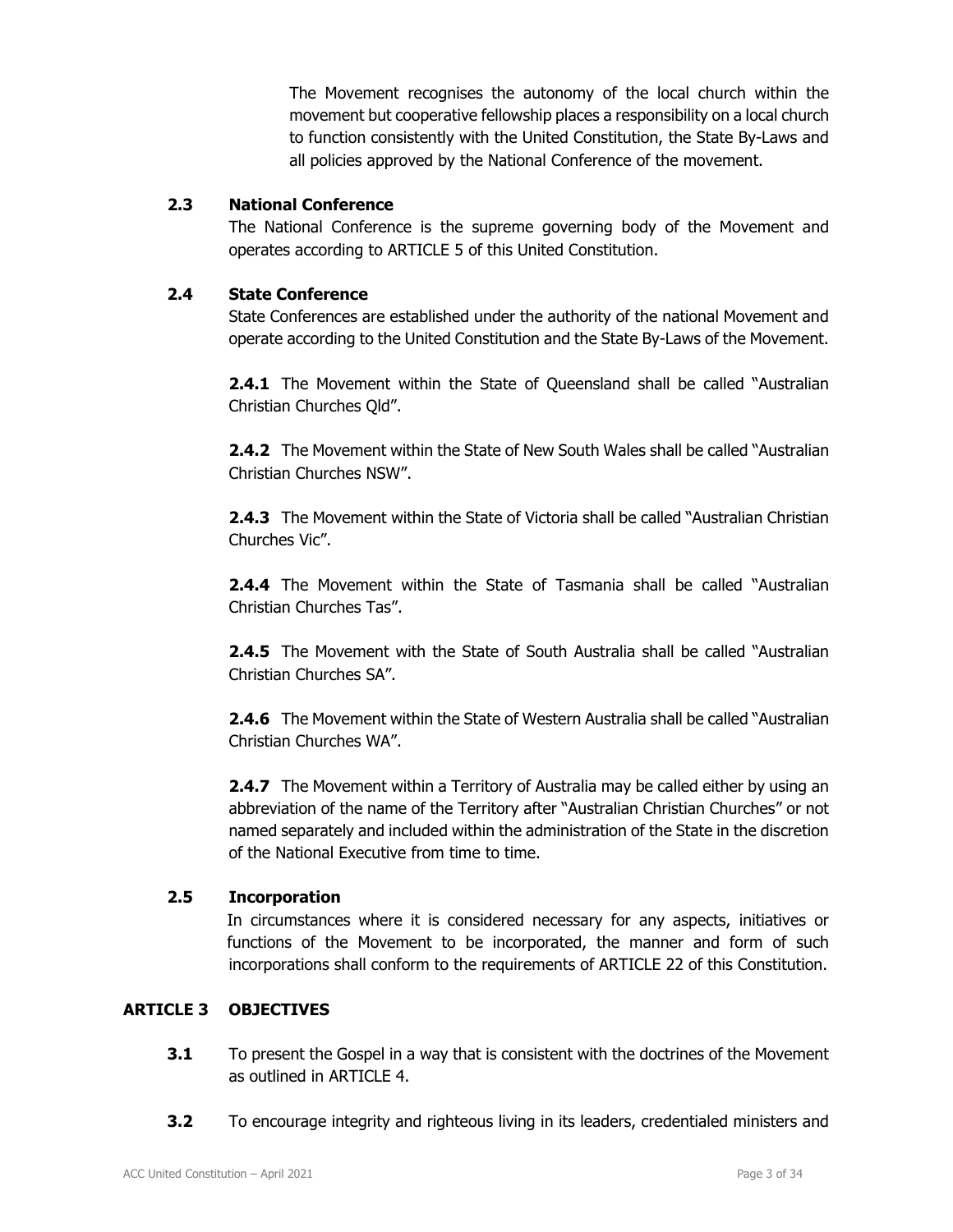congregation members.

- **3.3** To plant and sustain churches that provide a safe and nurturing environment in which Christians can grow and others can find faith in Christ.
- **3.4** To engage in Christian action in the relief of human suffering and need by all available means and in development programs appropriate to developing countries and disadvantaged groups.
- **3.5** To train, ordain and send out ministers of the Gospel, missionaries and other ministries, for the work of God in Australia and overseas.
- **3.6** To allow and encourage individuals and churches to fulfil their God given purpose without undue interference or restriction on their activities and ministries.
- **3.7** To establish a code of conduct, policies and standards of behaviour, endorsed by the National Conference, that will be required standards for credential holders and churches.
- **3.8** To establish and maintain such departments and institutions as may be necessary for the fulfilment of the Movement's mission both in Australia and overseas.
- **3.9** To establish corporate entities on the basis set out in ARTICLE 22, under the ultimate control of its elected executives (National and State), to carry out the business of the Movement in an efficient and lawful manner.
- **3.10** To use whatever means are available, whether traditional or electronic, to communicate information to its ministers, constituents and the community at large.
- **3.11** To, either directly in its own right where possible or by it's corporate entities, own, hold in trust, use, sell, convey, lease or otherwise dispose of such property, real or otherwise or engage in any lawful activity whatever, as may be considered necessary to fulfil the objectives of the Movement.

# **ARTICLE 4 DOCTRINAL BASIS**

#### **Preamble**

The Holy Scriptures, known as the Bible, is the inspired Word of God and our all sufficient rule for faith and practice.

These articles of faith of the Australian Christian Churches, grounded in these scriptures, are given as a basis for belief, fellowship and ministry "that we all preach the same thing" (1 Corinthians 1:10). Let it be remembered, however, that this is not given as a summary of the complete revelation of biblical truth, only that it covers our present needs as to these fundamental doctrines.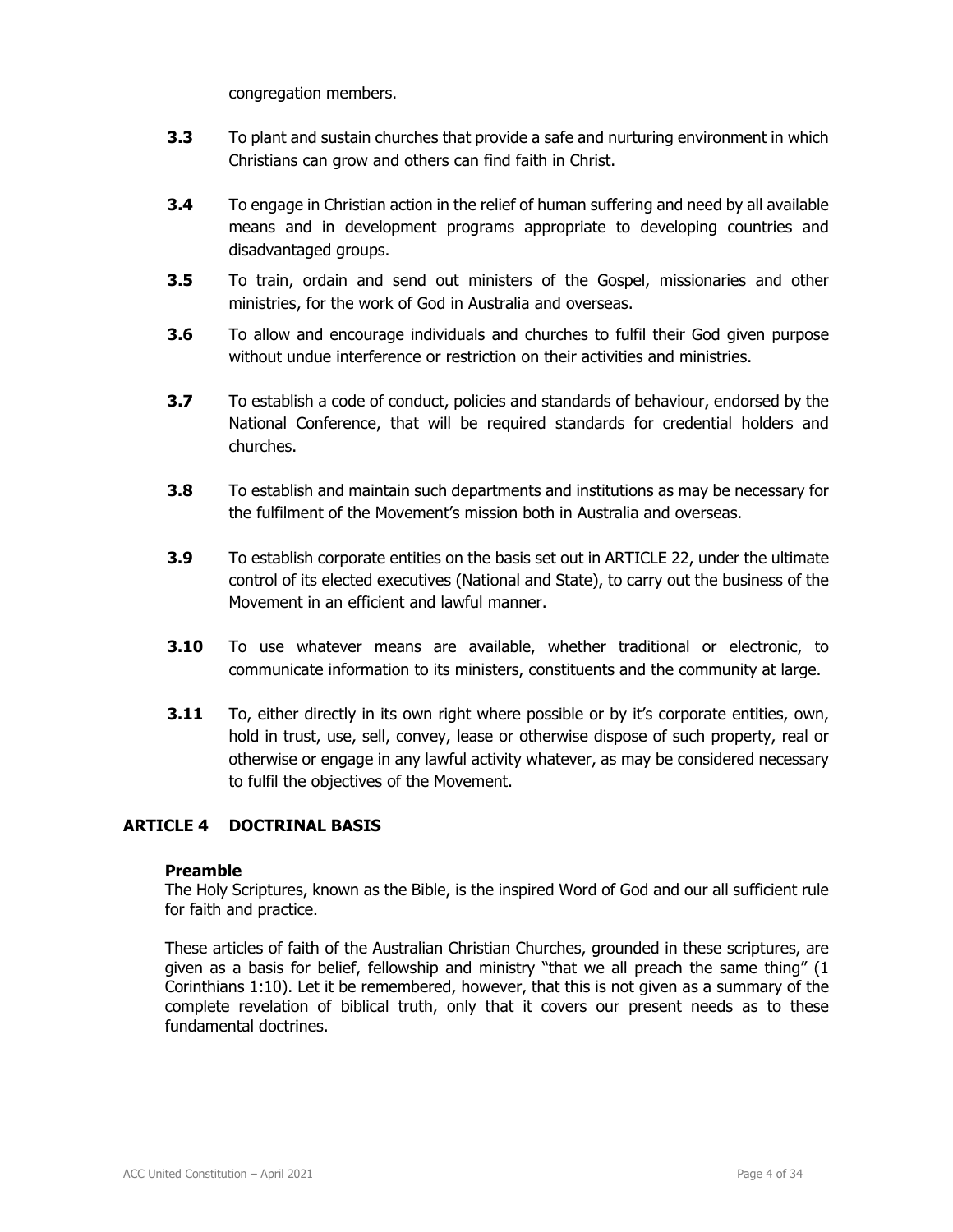#### **4.1 The Eternal Godhead**

We believe in God, who is eternal and self-existent, revealed as one being in three persons, Father, Son, and Holy Spirit, and the Creator of all things.

#### **4.2 The Lord Jesus Christ**

We believe in Jesus Christ, the eternal Son of God, who was conceived of the Holy Spirit and born of the virgin Mary. He lived a sinless life, ministering in teaching, healing, and miracles. He was crucified and died on our behalf. He rose from the dead and ascended into heaven, where He is now seated and exalted at the right hand of the Father as the risen Lord and Intercessor.

#### **4.3 The Holy Spirit**

We believe in the Holy Spirit, fully divine, who proceeds from the Father and the Son. He convicts, regenerates and sanctifies, and guides believers into all truth.

#### **4.4 The Holy Bible**

We believe that the Bible is the inerrant, inspired and infallible Word of God and our highest authority for faith and practice.

#### **4.5 Creation**

We believe that God created the universe and that all people are created in the image of God, to love and worship God.

#### **4.6 The Devil**

We believe in the existence and person of the devil, who actively opposes the purposes of God.

### **4.7 The Fall of Humanity**

We believe that all people have rejected God through their sinful acts and are separated from God.

#### **4.8 The Atonement**

We believe that salvation is found in Jesus Christ alone who—by His suffering, shed blood, death on the cross, and resurrection—has made full atonement for the sins of all people. We receive salvation by grace through repentance and faith in Jesus Christ.

#### **4.9 The Church**

We believe that the Church, the body of Christ, is the community of people who confess faith in Jesus Christ. While universal, the Church is local in expression and witness. It exists for worship, fellowship, evangelism, discipleship, and mission. Gifts of ministry are given by Christ to strengthen and mature the Church.

#### **4.10 Water Baptism**

We believe in water baptism by single immersion in the name of the Father, the Son, and the Holy Spirit. It is a public declaration of a person's faith in, and identification with, the death, burial and resurrection of Jesus Christ.

#### **4.11 The Lord's Supper**

We believe in the Lord's Supper, which is in symbolic remembrance of the sacrifice of Jesus Christ until He returns.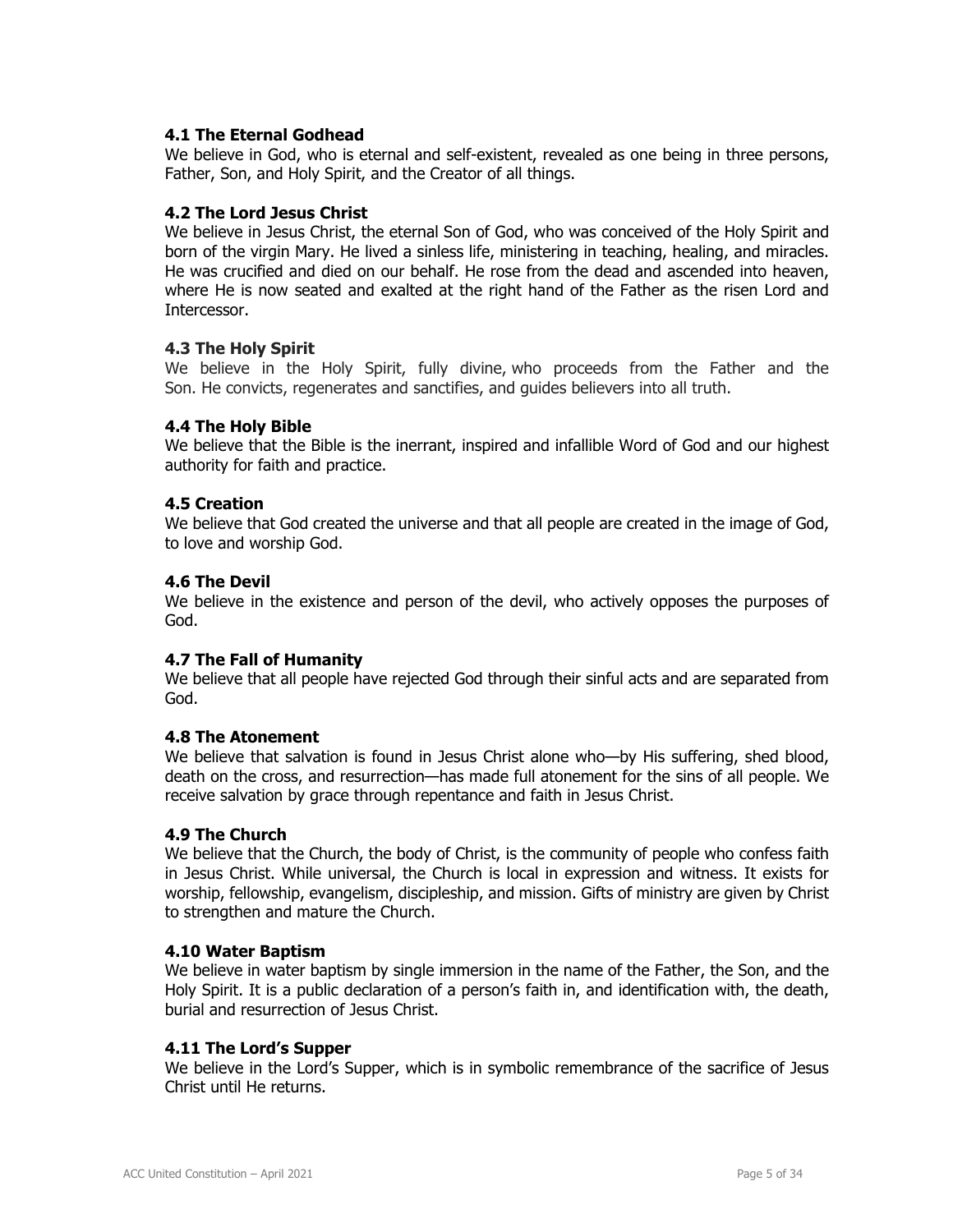### **4.12 Sanctification**

We believe in the regenerating work of the Holy Spirit, who convicts people of their sin and inspires repentance and faith. The Holy Spirit transforms believers into the likeness of Jesus Christ.

### **4.13 The Baptism in the Holy Spirit**

We believe in the baptism of the Holy Spirit, which is a transformative experience, distinct from and subsequent to salvation. It is available to all believers and accompanied by the initial evidence of speaking in tongues. It results in empowerment for effective witness to the world.

### **4.14 Gifts of the Holy Spirit**

We believe that the Holy Spirit imparts spiritual gifts to believers for ministry to one another, the Church and the world.

### **4.15 Divine Healing**

We believe that God heals today through the atoning work of Jesus Christ. By praying in faith for healing and miracles we witness to and continue the ministry of Jesus Christ.

### **4.16 The Second Coming of Christ**

We believe in, and look forward to, the imminent and personal return of Jesus Christ to gather His people to Himself, and to judge the living and the dead. His kingdom will have no end.

### **4.17 The Punishment of the Wicked**

We believe in the resurrection of the body. All who believe in Jesus Christ will have everlasting life in the presence of God; those who reject Him will have eternal separation from God. It is the call of all believers to proclaim the message of Jesus Christ until He returns.

# **ARTICLE 5 THE NATIONAL CONFERENCE OF AUSTRALIAN CHRISTIAN CHURCHES**

### **5.1 Purpose**

It shall be the function of the National Conference as the supreme governing body:

- **5.1.1** To promote possibilities for fellowship between local churches.
- **5.1.2** To make whatever decisions may be necessary in the interests of the Movement.
- **5.1.3** To carry out elections to office in accordance with this United Constitution and to appoint committees for special work as occasion may arise.
- **5.1.4** To receive and consider reports from the states, departments, officers and committees and, where appropriate, make any decisions or recommendations arising there from.
- **5.1.5** To consider and decide on any constitutional matter that may arise.

### **5.2 Constituents**

The voting constituents of the National Conference of the Movement shall be:

- **5.2.1** Those churches which at the date of adopting this constitution hold a current Certificate of Fellowship.
- **5.2.2** Such registered churches as shall thereafter be received into the Movement by the granting of a Certificate of Fellowship.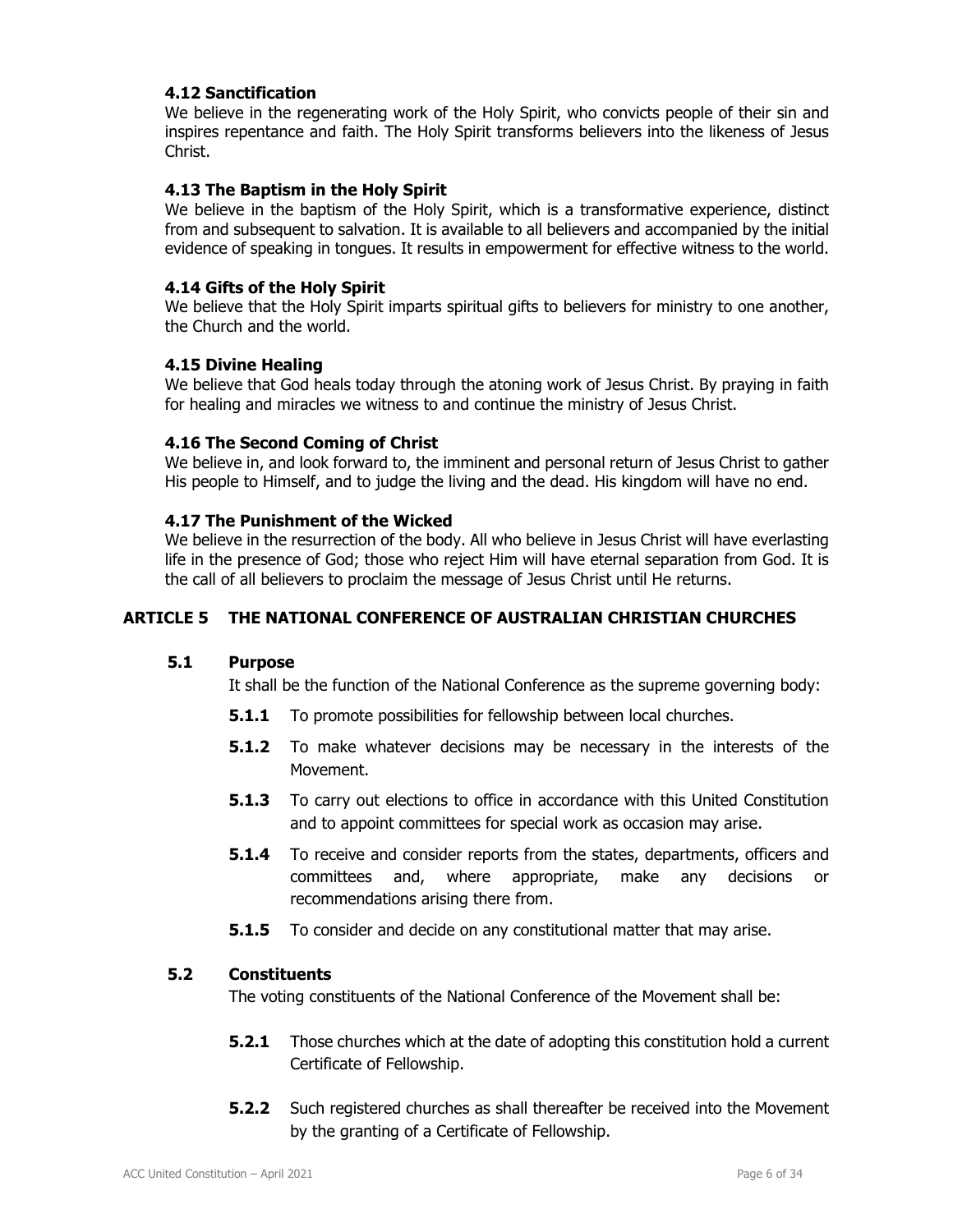- **5.2.3** Those individuals who hold a current Ordained Minister's Credential at the time of commencement of a National Conference.
- **5.2.4** Churches will cease to be voting constituents of the National Conference of the Movement at such a time as they no longer hold a current Certificate of Fellowship, and individuals will cease to be a voting constituent when, and from the time, an Ordained Minister's Credential is withdrawn.
- **5.2.5** Pastors and churches must be up to date with their National dues to be a voting constituent at the National Conference.

### **5.3 Sessions**

The National Conference shall be held biennially, at a time and place determined by the National Executive or by a sitting of the National Conference.

### **5.4 Notice**

The National Secretary shall send to all voting constituents, a notice in writing of the Conference, not later than four months before the commencement of conference. All remits from voting constituents, which must be in the form of a resolution, shall be in the hands of the National Secretary three months prior to the commencement of conference.

If a voting constituent wishes to submit a remit to National Conference it must first be submitted for discussion at Regional level and receive endorsement by the regional leadership body. If the Regional leadership endorses the remit, it may then be forwarded to the appropriate State Executive. In states where there are no regions, the remit may be sent directly to the State Executive.

If the State Executive endorses the remit, it must then be forwarded to the National Secretary for inclusion on the agenda for the National Conference. If the State Executive fails to endorse a remit, the Region has the right to appeal to the next State Conference. If the State Conference endorses the remit it must then be forwarded to the National Secretary for inclusion on the agenda for the National Conference.

If a remit fails to pass at a Regional or State level, there is no further right of appeal. Remits may be submitted direct to the National Secretary by State Conferences, State Executives and the National Executive. All remits shall be notified to registered churches and ministers holding a current Ordained Minister's Credential six weeks prior to the commencement of conference as part of a provisional agenda.

# **5.5 Voting at National Conference**

**5.5.1** All registered churches that hold a current Certificate of Fellowship and are in financial standing, may be represented by one delegate for every two hundred and fifty (250) adults in regular attendance (18 years and over) or part thereof and each such delegate shall be entitled to one vote.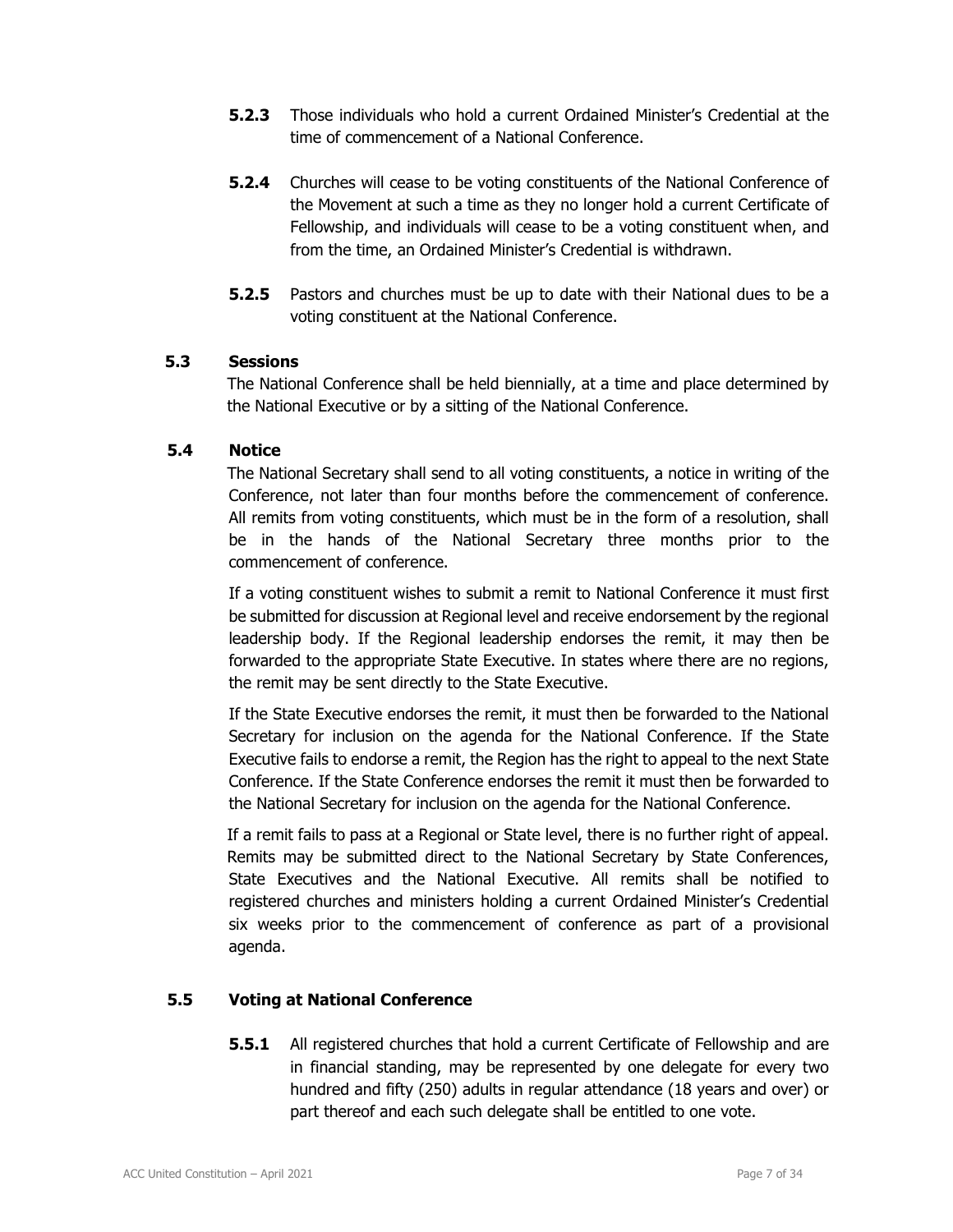- **5.5.2** Every ordained minister is entitled to one vote.
- **5.5.3** In the event that the name of a church delegate is not received by the National Secretary, twenty-one days prior to the commencement of the National Conference, the National Executive may, in its absolute discretion, veto such delegate's voting power in which case the delegate shall have no voting rights but may attend as an observer.

### **5.6 Special Conference**

Special conferences may be called by the National Executive at its discretion, or at the request of two or more of the State Executives. A written notification of the Conference setting forth the reasons for the special conference shall be distributed to the State Secretaries, churches and those holding Ordained Minister's Credentials, not less than three weeks prior to the commencement of the special conference, which shall consider the matters listed on the notice but no other business, except as provided for in ARTICLE 19 of this Constitution.

### **5.7 Chairman**

The National President, or their nominee, and in their absence, the National Vice President, shall preside over all meetings of the National Conference. In the event of the National President and the National Vice President being absent, the National Conference shall be presided over by a member of the National Executive appointed by the National Conference at that meeting.

### **5.8 Business**

- **5.8.1** The National Conference may discuss any business not on the agenda but brought forward by the National Executive. General remits received less than three months prior to conference may be placed on the agenda at the absolute discretion of the National Executive.
- **5.8.2** No remits involving constitutional changes shall be brought before the National Conference unless included on the provisional agenda.
- **5.8.3** The National Executive shall prepare the agenda.
- **5.8.4** The only persons eligible to vote are delegates of Registered Churches and holders of an Ordained Minister's Credential attending in person. No proxy votes are allowed.
- **5.8.5** In the normal course of business all resolutions shall be decided by a show of hands. However, the chairman may require that a secret ballot be taken.
- **5.8.6** All resolutions shall require a 55% majority of the voting constituents present at the meeting to be carried except where different percentages are specified in this constitution.
- **5.8.7** Quorum: Provided that notice has been given, consistent with ARTICLE 5.4, the voting constituents present at a conference business session shall constitute a quorum. To be clear, there is no minimum number of voting constituents whose presence is necessary to validate the transactions of the National Conference.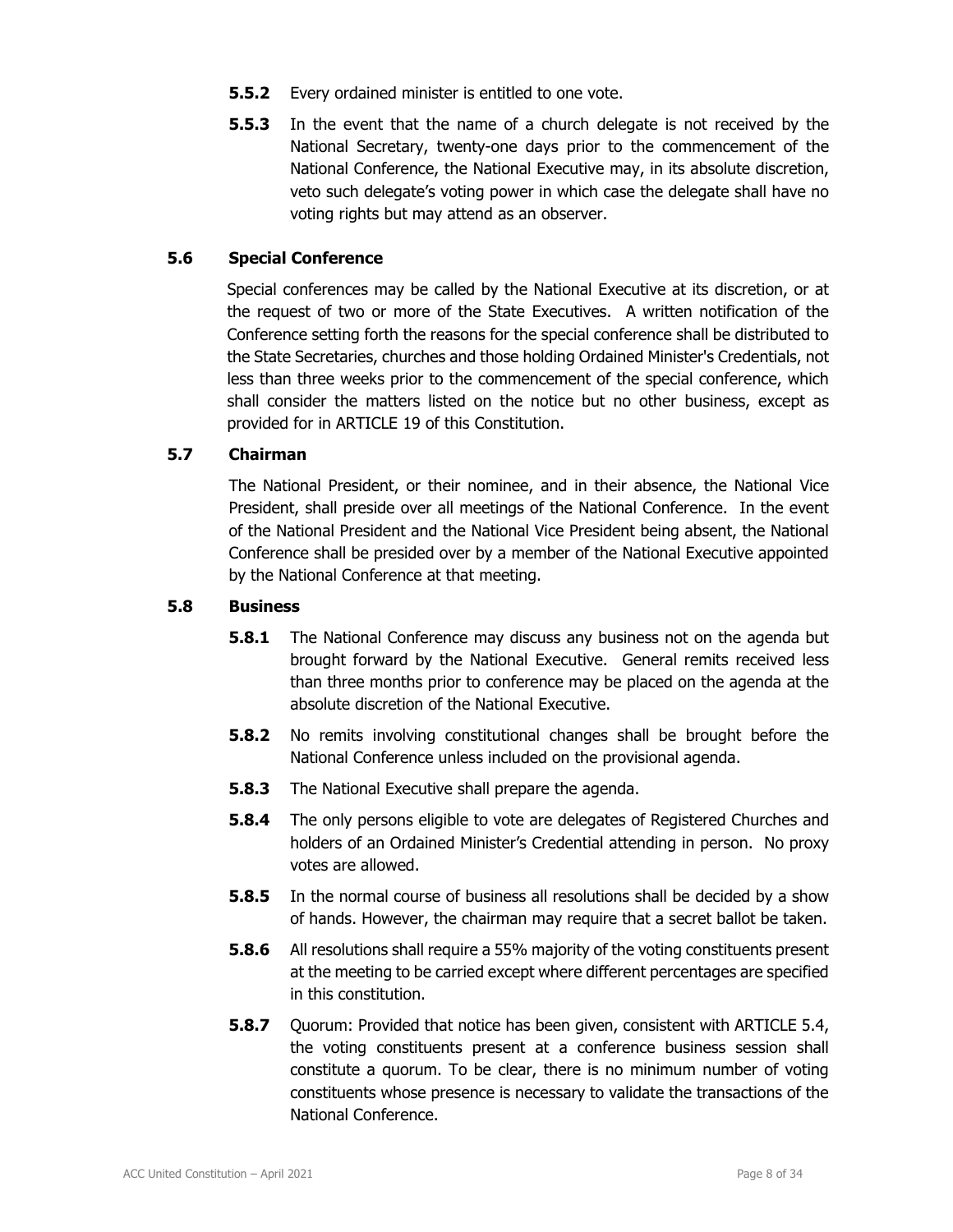### **ARTICLE 6 NATIONAL OFFICERS**

- **6.1** The officers shall consist of the National President, National Vice President(s), National Secretary, National Treasurer or National Secretary/Treasurer, together with such other officers as shall be appointed from time to time.
- **6.2** The National President and National Vice President(s) shall only be chosen from the ordained ministers, and shall be persons of mature experience and ability, who shall have been ordained for at least five years.
- **6.3** The National Secretary and the National Treasurer or National Secretary/Treasurer may be chosen from the ordained ministers or from individuals in fellowship and good standing with any church forming part of the Movement and shall be of mature experience and ability. If the National Secretary and/or National Treasurer are not holders of an Ordained Minister's Credential, they shall be ex officio members of the National Executive without voting rights.
- **6.4** The National Secretary, National Treasurer or National Secretary/Treasurer shall be ex officio delegates to National Conferences with full voting rights provided they have no vote by virtue of ARTICLE 5.5.2 of this United Constitution.
- **6.5** The roles and job descriptions of the National Officers shall be set and modified by the National Executive.

# **ARTICLE 7 NATIONAL EXECUTIVE**

### **7.1 Membership**

 Each biennial National Conference shall elect a National Executive. The National Executive shall consist of nine members and shall include the National President, National Vice President(s), National Secretary, National Treasurer or National Secretary/Treasurer. Persons nominated for the National Executive shall have been ordained for at least four years except a National Secretary and a National Treasurer or a National Secretary/Treasurer, who is not the holder of an Ordained Minister's Credential. In special circumstances, the National Executive may waive the four year requirement.

 Note: As per ARTICLE 6.2, the National President and National Vice President(s) shall have been ordained for at least five years.

# **7.2 Term of Office**

 With the exception of the National President and full time office bearers, whose initial term shall be a period of four years, the term of office shall be from the conclusion of the National Conference at which elected, until the conclusion of the National Conference next following.

### **7.3 Vacancies**

 In the event of a vacancy or vacancies occurring on the National Executive, the same shall be filled by the National Executive from those who have been ordained for at least four years. In the event of any member being incapacitated through illness or any other cause, the National Executive may likewise appoint any other eligible person to act in place of that member so incapacitated.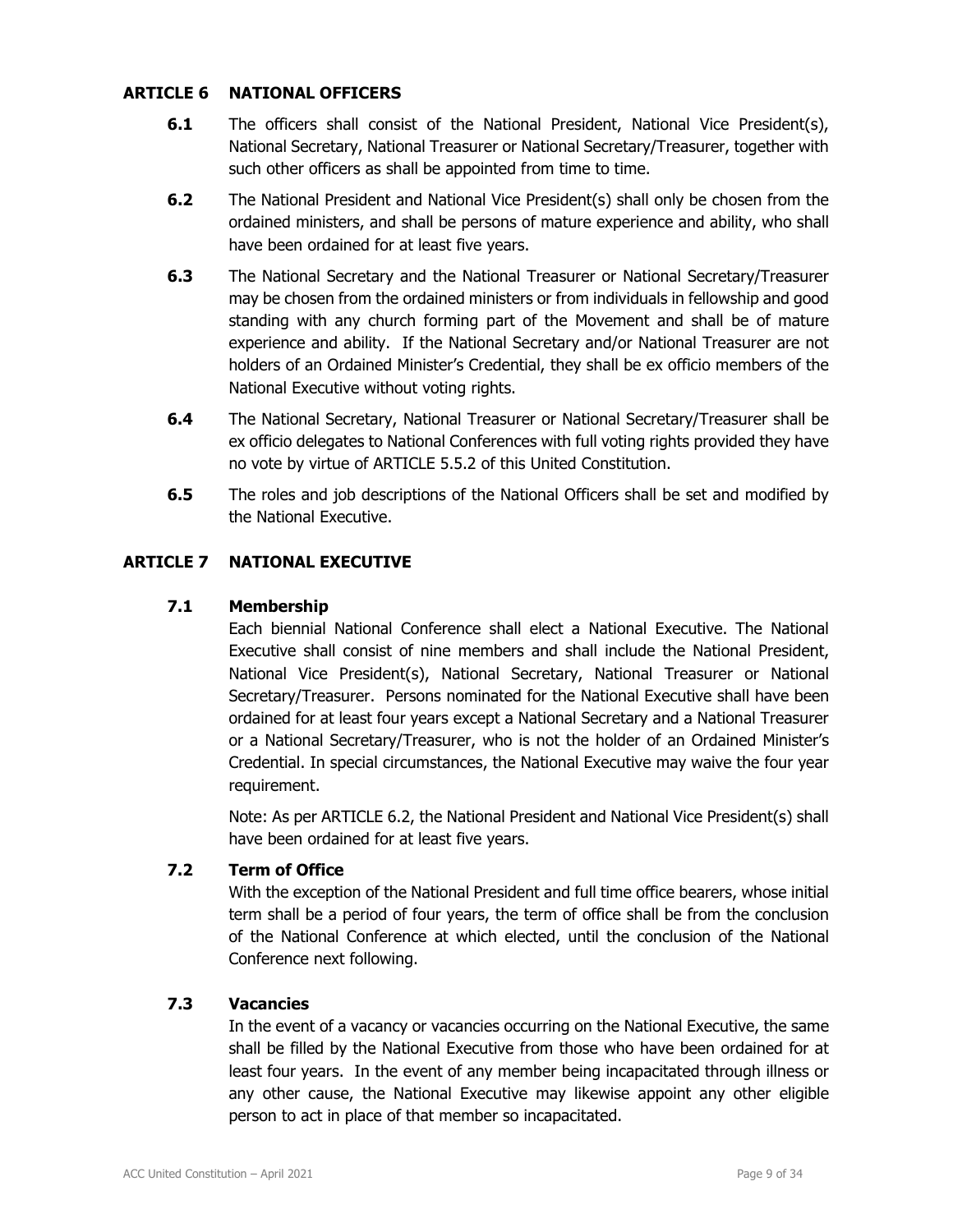# **7.4 Meetings**

 The National Executive shall meet at such times and places as it may, from time to time, decide. Meetings shall be convened by the National Secretary, at the request of the National President or at the request of a simple majority of the National Executive. All members of the National Executive shall be entitled to receive notice of meeting. The National Executive may resolve from time to time the manner and form of such notice and a minute of its meeting to the effect will be conclusive evidence as to the form of notice required.

### **7.5 Quorum**

The quorum necessary for the transaction of the business of the National Executive shall be a majority or such greater numbers as it shall fix from time to time.

# **7.6 Technology Meetings**

For meetings other than those held in person after written notice, a majority of the National Executive shall be deemed to hold or be present at a meeting when they communicate through a telephone conference call, video or other electronic conference method in circumstances where each of them can simultaneously hear what is said by and can speak to the other members. Such a meeting shall be deemed to be held at the place where the chairperson was present during the meeting. A resolution passed at a meeting under this sub-clause must be ratified at the next National Executive meeting where notice has been given to all members.

 If a majority of the National Executive shall have advised the National Secretary in writing by fax or email that they are in favour of a resolution in particular terms such resolution shall be deemed to be passed at a meeting of the National Executive provided it shall be ratified at the next National Executive meeting where notice has been given to all members.

# **7.7 Powers and Duties**

 Between biennial National Conferences, the National Executive is authorised to provide leadership and act in all matters that affect the Movement, at their discretion. All decisions of the National Executive must be in harmony with the provisions of this United Constitution and any decisions of the National Biennial Conference.

# **7.8 Nominations**

- **7.8.1** Nominations for the National Executive, may be made by National and State Executives, State Conferences or voting constituents.
- **7.8.2** Nominations must be received, in writing, by the National Secretary, not less than two months prior to the commencement of the National Conference, which nominations shall be assented to, in writing, by the nominee. In the event that the number of nominations is less than the number of positions or offices to be filled, the National Executive shall make nominations up to the number required. Not less than six weeks prior to the commencement of the National Conference, the National Secretary shall advise all voting constituents of the nominations.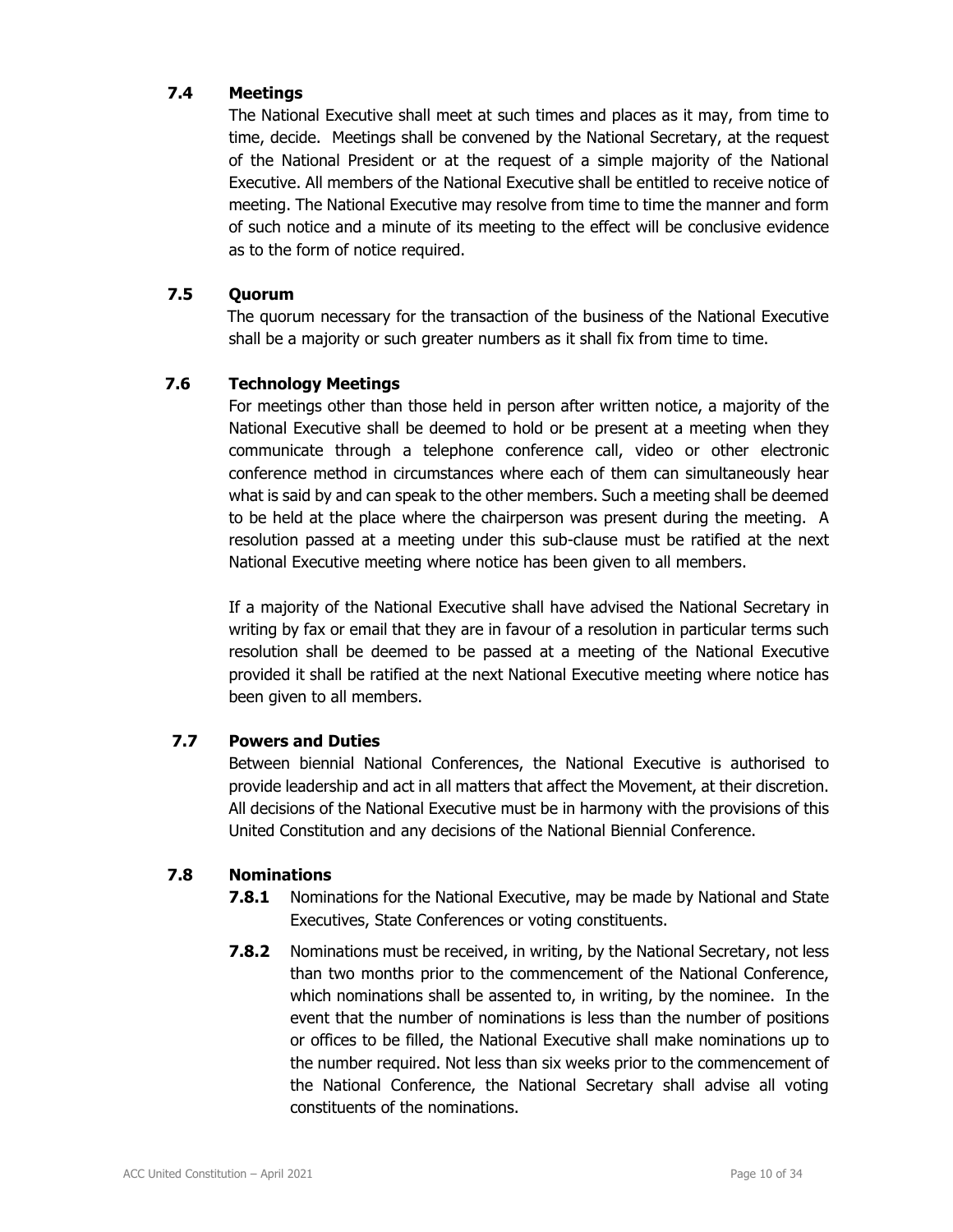- **7.8.3** The National Executive shall recommend to the National Conference, one or more of the persons nominated for the offices of National Secretary, and National Treasurer or National Secretary/Treasurer, but all nominations shall be presented to the National Conference.
- **7.8.4** Nominees do not have to be present at the National Conference to be eligible for election.

# **7.9 Election Procedure**

- **7.9.1** All elections shall be made by secret ballot. A separate ballot shall be held for each of the following:
	- National President;
	- National Vice President:
	- National Secretary or National Secretary/Treasurer;
	- National Treasurer (if required);
	- Members of the National Executive other than National Officers.
- **7.9.2** The first office to be filled shall be that of the National President. The offices of the National Vice President(s), National Secretary or National Secretary/Treasurer shall then be successively filled, and then the ordinary members of the National Executive.
- **7.9.3** When the nominee for National Treasurer is a holder of an Ordained Minister's Certificate and is being considered for executive office, his election shall take place immediately following that of National Secretary.
- **7.9.4** All candidates must achieve at least a simple majority of votes cast to be declared as elected.
- **7.9.5** In ballots for National Officers, the candidate with the highest number of votes over a simple majority shall be declared as elected.
- **7.9.6** If no candidate, in the election for a National Officer, obtains a simple majority in the first ballot, a second ballot shall be held. Only the two candidates who achieved the highest and second highest number of votes in the first ballot shall be included in the second ballot.
- **7.9.7** In ballots for election of members of the National Executive other than office holders, all candidates achieving a simple majority, at least, up to the number of positions to be filled, shall be declared as elected in the order corresponding to the number of votes achieved by each candidate from the highest to the lowest.
- **7.9.8** If all vacancies for members of the National Executive other than office holders have not been filled following the results of the first ballot, a second ballot shall be held. The number of candidates in the second ballot shall be the number of remaining vacancies plus one. The candidates in the second ballot shall be chosen in the order corresponding to the number of votes achieved by each candidate in the first ballot from the highest to the lowest.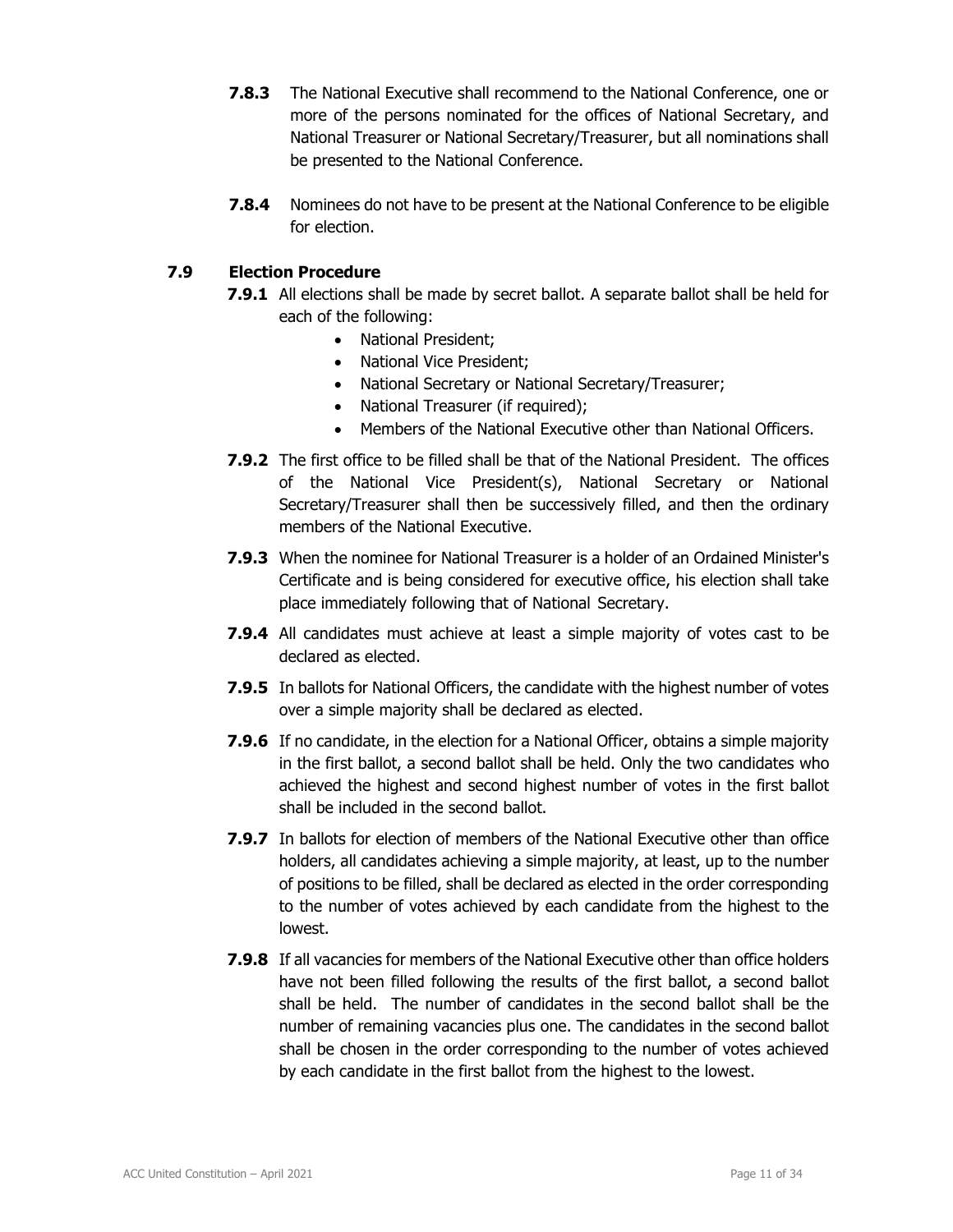**7.9.9** In the event of a tied vote between candidates for any vacancy, a further ballot shall be held, between the candidates with the tied vote, to fill the vacancy.

### **ARTICLE 8 AUDIT**

The National Executive shall ensure that a proper audit of all books and accounts administered by the National Secretary/Treasurer or National Treasurer is carried out, for presentation to the membership of the appropriate corporate entities. It shall also ensure that a summary report be prepared, together with covering letter from the Auditor, for presentation to the National Conference.

### **ARTICLE 9 STATE CONFERENCES AND BY-LAWS**

- **9.1** Whilst the Movement is a national movement, it recognises the necessity of administration of some matters at a state level.
- **9.2** Each state shall have its own Conference, State Executive and executive officers, consistent with the provisions of this constitution and the State By-Laws. The roles and job descriptions of the State Officers shall be set by the State Executive.
- **9.3** A conference shall be held in each state biennially, at a time and place to be fixed by the State Executive or by the sitting conference, to consider matters affecting the state. A conference may also be held at any time and place deemed necessary by the State Executive.
- **9.4** The administration of state matters not affecting the national Movement shall be vested in the State Executive between State Conferences.
- **9.5** All State Conference and Executive decisions are required to conform with the decisions of the National Conference and the National Executive.
- **9.6** In the event of a State being unable to appoint suitably qualified officers or executive members, the National Executive may appoint persons to fill the vacancies, at its sole discretion, until the next State Conference.
- **9.7** A State Executive may, by resolution, invite the National Executive to intervene in the management and affairs of that state for such period as it determines or until the next State Conference whichever is earlier. For the term of such intervention the National Executive shall replace the role of the State Executive or make additions to the State Executive, to represent the National Executive, with full voting powers.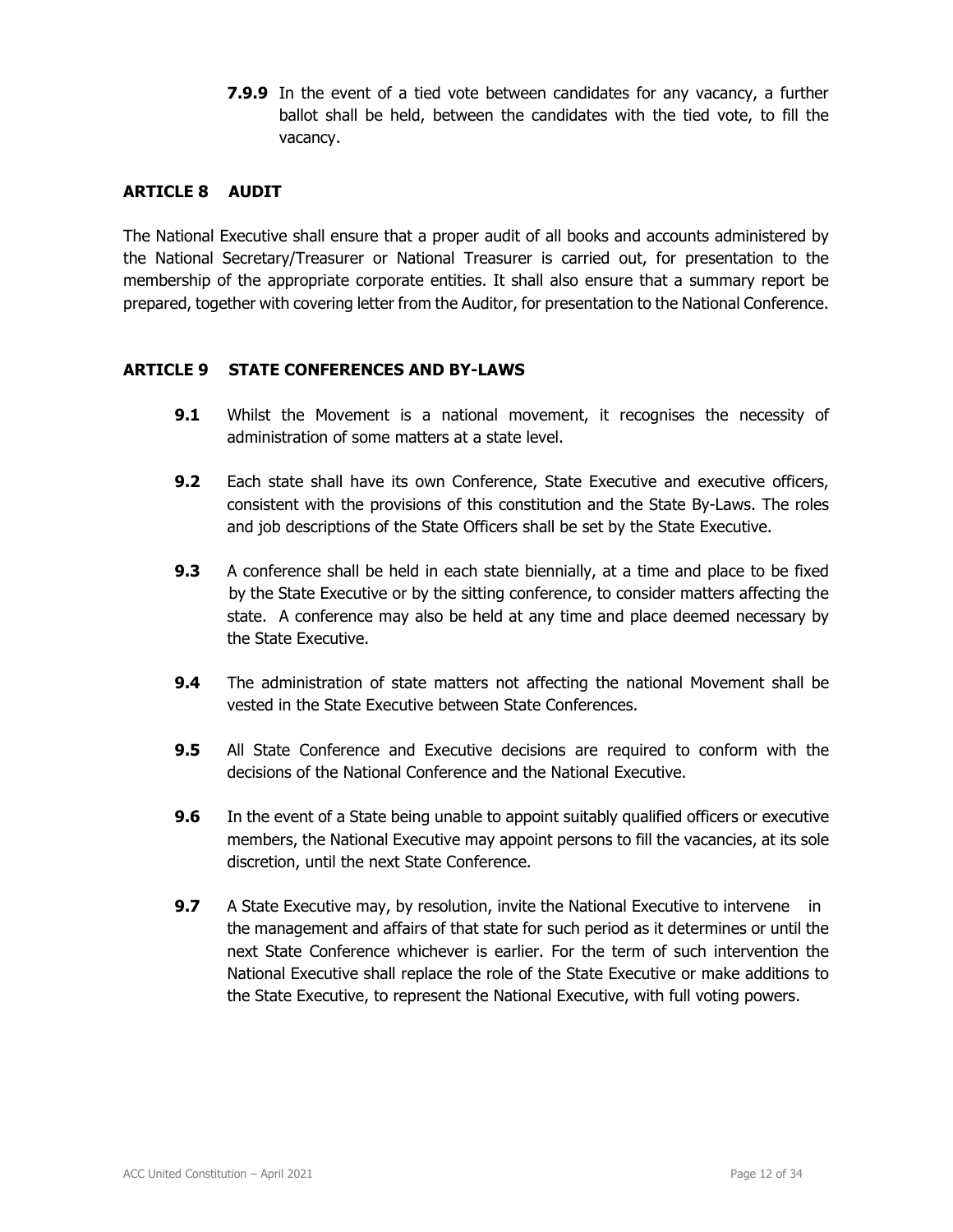In circumstances where the National Executive considers the interests of the Movement within a state are in serious jeopardy it may intervene so as to replace the role of the State Executive in all respects for such period as it determines or until the next State Conference whichever is earlier. In these circumstances the role of the State Executive is terminated upon written notification by the National Secretary that the National Executive has intervened under the provisions of this clause.

**9.8** In the event of the National Executive replacing the role of the State Executive, a Special Conference, for the state, must be held within two months of the intervention. The special conference shall be informed of the reason for the replacement of the State Executive and determine the timing of the election of a new State Executive.

### **ARTICLE 10 MINISTRY**

- **10.1** The Movement acknowledges that the church, both local and universal, has been endowed with Ministry Gifts as outlined in Ephesians 4:11-12.
- **10.2** Accepting that the Call of God, Ministry Gifts and the outpouring of the Holy Spirit have been bestowed on men and women without respect of gender, the Movement acknowledges the right and privilege of men and women to have their ministries recognised.
- **10.3** The Movement recognises ministries, by the granting of the appropriate certificates as set out in ARTICLE 11 of this Constitution. The movement may grant an OMC or a PMC to individuals who reside outside Australia subject to the provisions of this constitution.

# **ARTICLE 11 CREDENTIALS**

### **11.1 Certificates**

The Movement recognises four certificates with respect to ministry, namely:

- Ordained Minister's Credential (OMC)
- Provisional Minister's Credential (PMC)
- Specialised Ministry Certificate (SMC)
- Overseas Associate Minister's Certificate (OAMC)

### **11.2 Qualifications and Requirements of all Credential and Certificate Holders**

- **11.2.1** To be a person of God in good standing with those within the church and of good report by those outside the church.
- **11.2.2** To have demonstrated the qualifications set out in 1 Timothy 3:1-7 and Titus 1:7-9 for a leader in the church and have been baptised in the Holy Spirit, as described in ARTICLE 4 of the United Constitution.
- **11.2.3** To have undertaken a recognised Bible study course and/or given evidence to the interviewing committee that he/she is equipped by private reading and study to fulfill the relevant ministry.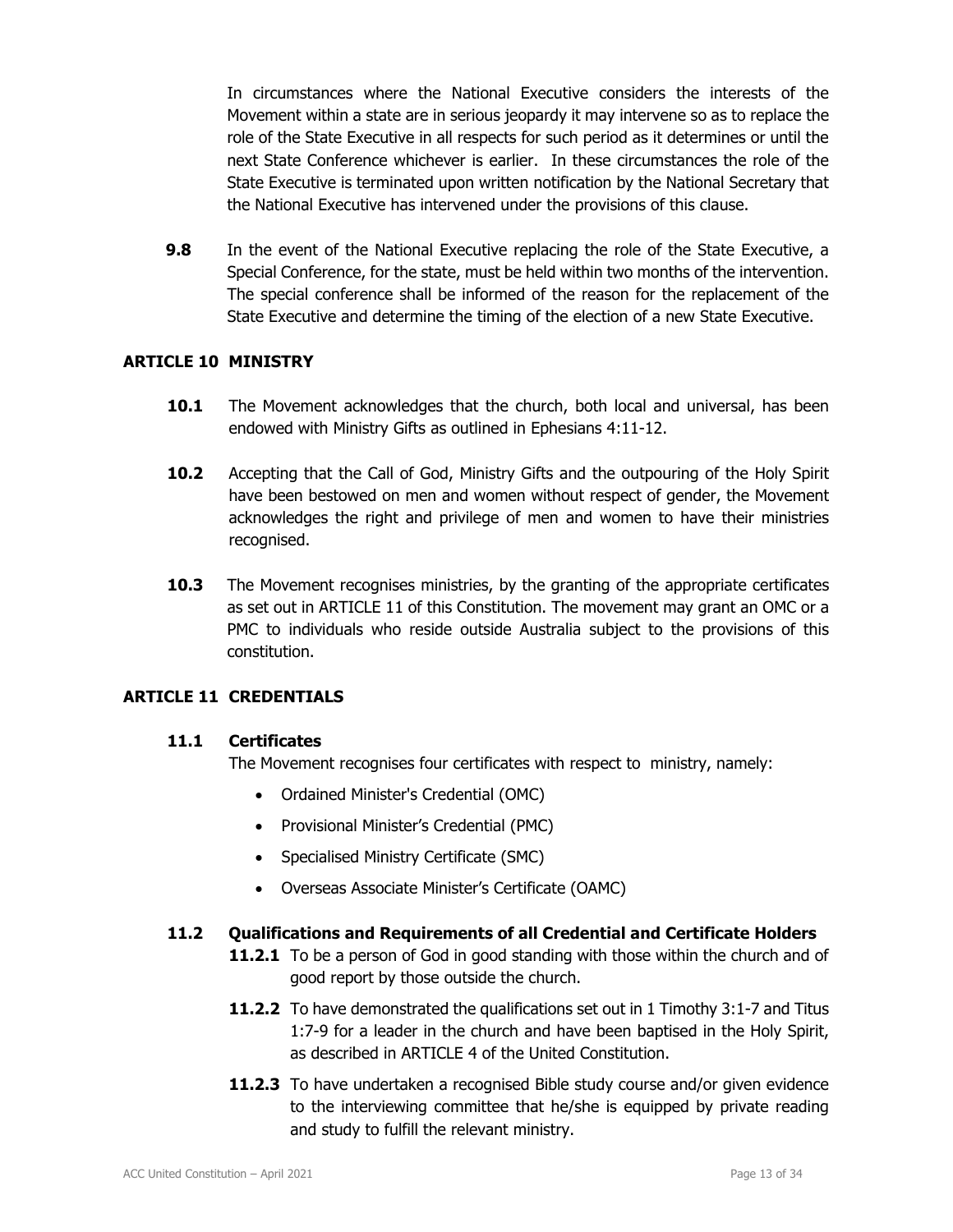- **11.2.4** To be acquainted with, accept and adopt the United Constitution, structure, policies and administration of the Movement.
- **11.2.5** To be living consistent with the Code of Conduct and other policies of the Movement.
- **11.2.6** To be regularly attending a church that holds a Certificate of Fellowship or a Provisional Certificate of Fellowship. This will not apply to credential holders resident overseas but the National Executive may require overseas resident credential holders to demonstrate that they are involved in appropriate church fellowship to the extent considered reasonable by the National Executive.
- **11.2.7** To complete professional development as required by the National and State Executive.
- **11.2.8** To be prepared to sign, as required, a declaration in relation to moral standing, compliance with legal requirements and doctrinal consistency with the Movement.

# **11.3 Ordained Minister**

# **11.3.1 Definition**

 An "Ordained Minister" is one who is a proven minister as described in Ephesians 4:10-12. An Ordained Minister's Credential will only be granted to a minister who has held a Provisional Minister's Credential for at least two years. Ministers who have been ordained in another recognised movement may, at the discretion of the State Executive (with appropriate references and endorsement), be recommended for the issuance of an Ordained Minister's Credential.

# **11.3.2 Rights and Responsibilities**

Those holding Ordained Minister's Credentials shall have the right/responsibility to:

- **11.3.2.1** Do all those things which befit one as a minister of the Gospel.
- **11.3.2.2** Attend Regional, State and National Conferences (of which he/she is a member) with full voting rights.
- **11.3.2.3** Be registered to solemnise marriages, except in the case of a credential holder residing outside Australia.
- **11.3.2.4** Pay all National, State and Regional dues, levies and other charges payable.
- 11.3.2.5 Live consistently with the qualifications and requirements as outlined in ARTICLE 11.2 of the United Constitution.

# **11.4 Provisional Minister 11.4.1 Definition**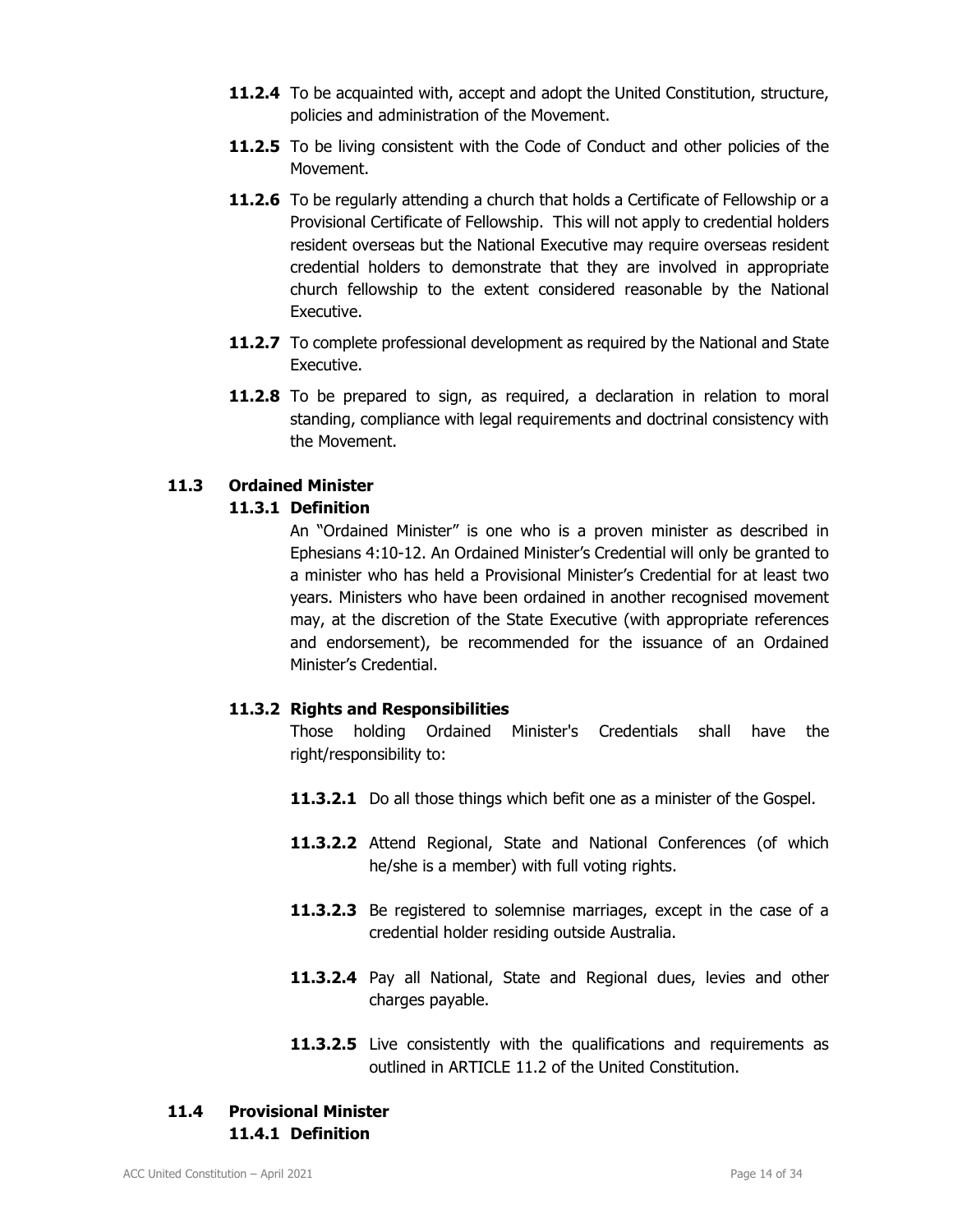A "Provisional Minister" is one showing clear signs of a divine call and Godgiven ability, and an evident purpose to devote his/her life to the preaching of the Gospel.

 Recommendations for an Ordained Minister's Credential may be made by a supervising pastor on behalf of those who have satisfactorily completed at least two years as a provisional minister.

### **11.4.2 Rights and Responsibilities**

 Those holding a Provisional Minister's Credential shall have the right/responsibility:

- **11.4.2.1** To minister, under supervision, in any area that the Senior Pastor of a local church, or the State Executive deems to be appropriate.
- 11.4.2.2 To attend State and Regional Conferences of the state/region in which he/she resides, with full voting power.
- **11.4.2.3** To attend National Conferences with the courtesy of the floor but without voting rights unless as an official delegate of a registered church.
- **11.4.2.4** To be registered to solemnise marriages only if local circumstances require it (e.g. isolation) and the State Executive authorises it.
- 11.4.2.5 Pay all National, State and Regional dues, levies and other charges payable.
- **11.4.2.6** Live consistently with the qualifications and requirements as outlined in ARTICLE 11.2 of the United Constitution.

# **11.5 Specialised Ministry**

### **11.5.1 Definition**

 A "Specialised Ministry" is one authorised to engage in various types of ministries on a specified basis, in a specific location or field of activity.

 There is no articulation from a Specialised Ministry Certificate to Ordination but, if the holder wishes to proceed to a wider sphere of ministry, application may be made for a Provisional Minister's Credential after the satisfactory completion of at least one year as a specialised ministry.

# **11.5.2 Rights and Responsibilities**

Those holding a Specialised Ministry Certificate shall have the right/responsibility:

**11.5.2.1** To be involved in a ministry that requires recognition within a specific church or engage in ministry in a recognised field of ministry.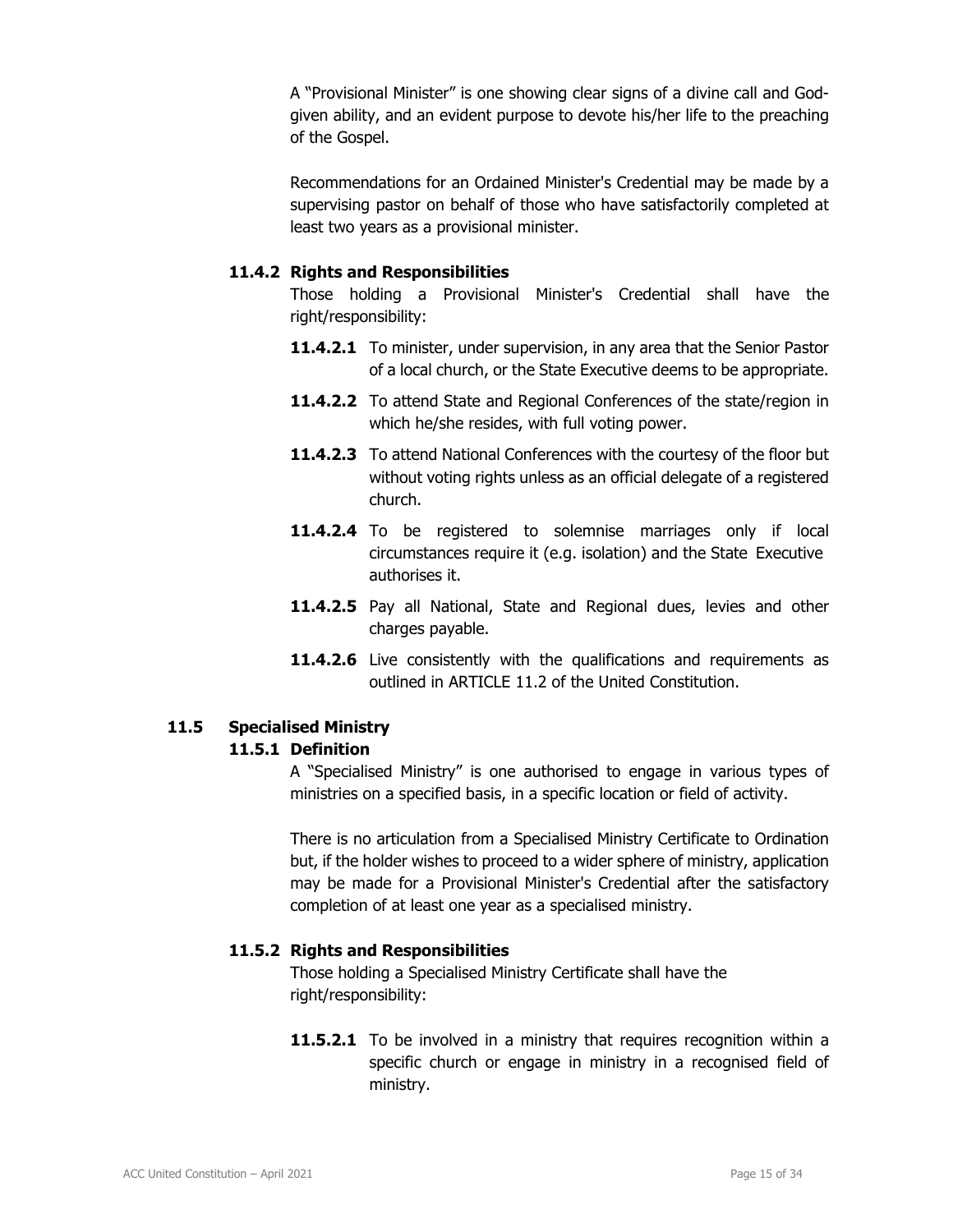- **11.5.2.2** To attend Regional Conferences of the region in which he/she resides with full voting power and to attend the State Conference in which he/she resides with courtesy of the floor unless as an official delegate of a registered church.
- **11.5.2.3** To attend National Conferences with the courtesy of the floor but without voting rights unless as an official delegate of a registered church.
- **11.5.2.4** Pay all National, State and Regional dues, levies and other charges payable.
- 11.5.2.5 To report to the appropriate State Executive any change of location or ministry. Note: Since the Specialised Ministry Certificate is location and ministry specific, there is no obligation on a State Executive to continue a SMC if location or ministry changes.
- **11.5.2.6** Live consistently with the qualifications and requirements as outlined in ARTICLE 11.2 of the United Constitution.

# **11.6 Overseas Associate Minister's Certificate**

### **11.6.1 Definition**

 "Overseas Associate Minister" is one who is living and ministering outside of Australia, holds a credential with an accrediting body within their nation of residence but has, in the opinion of the National Executive, a significant ministry and clear connectedness with the Movement that makes the maintenance of the relationship advantageous. The minister's primary accountability rests with the accrediting body in their nation of residence and an overseas Associate Minister's Certificate will not be issued without the approval of the accrediting body within their nation.

 If a minister does not hold a credential in his/her nation of residence and has a close connection with the Movement but does not qualify to hold an OMC according to the guidelines set out in the Overseas Credential Policy (specifically relating to the historical connection), the National Executive may grant him/her and OAMC if it believes there is a compelling reason to do so provided always that the candidate fulfils the qualifications in Article 11.2.

### **11.6.2 Rights and Responsibilities**

Those holding Overseas Associate Minister's Certificates shall have the right/responsibility to:

- **11.6.2.1** Be acknowledged as an associate minister of the Movement.
- **11.6.2.2** Transfer directly to an appropriate credential/certificate upon relocation in Australia provided that the credential in the overseas nation is relinquished.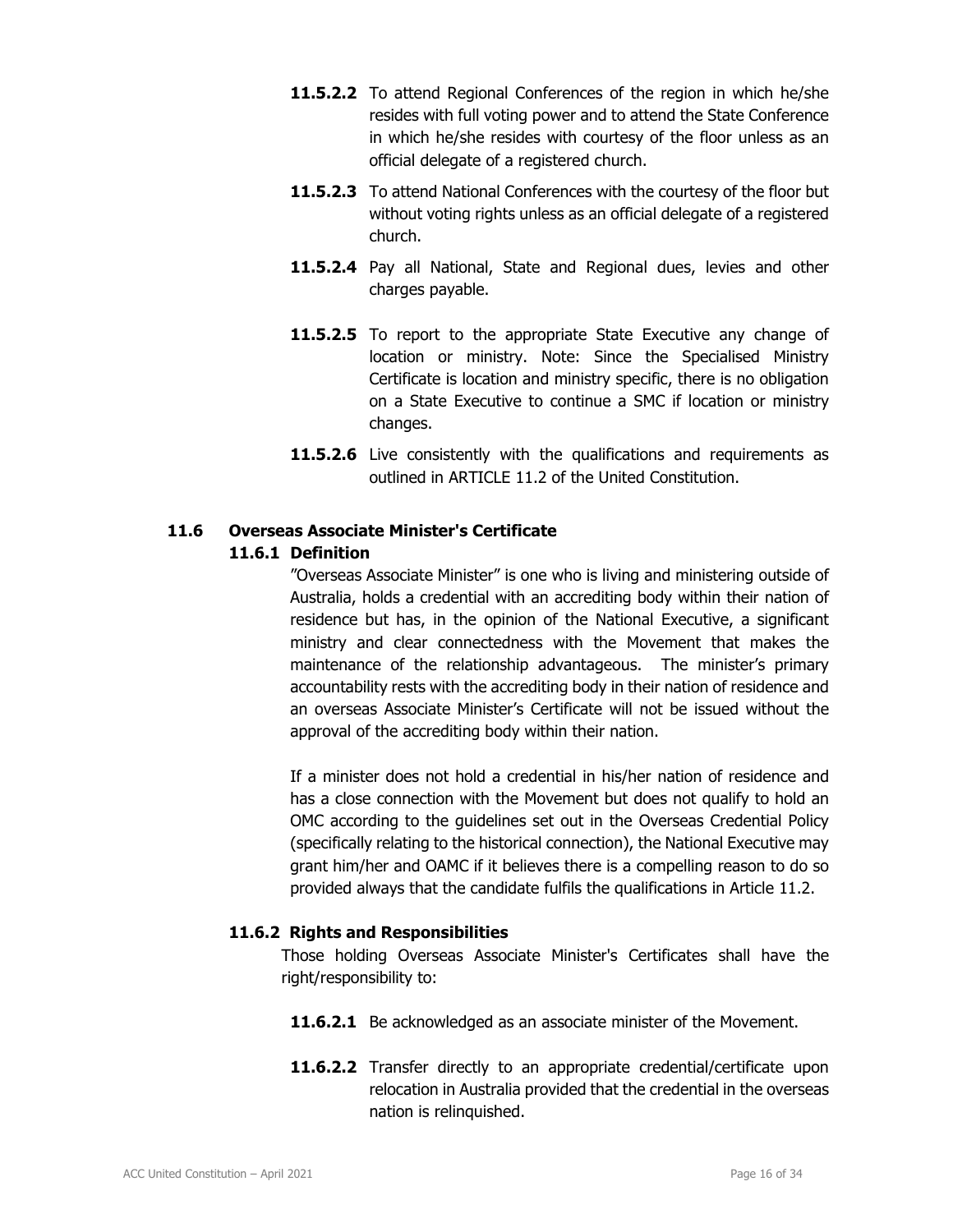- **11.6.2.3** Attend Regional, State and National Conferences with the courtesy of the floor but no voting rights.
- **11.6.2.4** Pay all National, State and Regional dues, levies and other charges payable.
- **11.6.2.5** Live consistently with the qualifications and requirements as outlined in ARTICLE 11.2 of the United Constitution.

### **11.7 Issuance and Suspension of Credentials and Certificates**

- **11.7.1** All credentials and certificates are issued by the National Executive.
- **11.7.2** The National Executive may establish such procedures as it considers just and necessary to investigate any complaint against a credential or certificate holder prior to consideration of such complaint by the National Officers.
- **11.7.3** Credentials and certificates may be suspended or withdrawn on the grounds of improper conduct or false teaching by decision of a majority of the National Officers either on their own motion or upon recommendation of a State Executive. The National Executive may appoint other persons in particular cases to comprise a panel to assist the National Officers in the task of deciding whether or not to suspend or withdraw a credential or certificate in such cases.
- **11.7.4** All applications for credentials and certificates shall be made on the application forms and according to the processes prescribed by the National Executive.
- **11.7.5** The administration of the application and processing of credentials and certificates may, at the discretion of the National Executive, be delegated to the states but the responsibility for setting standards and required qualifications shall remain the responsibility of the National Executive. States may not change application procedures and requirements for the holders of these credentials and certificates except on a uniform national basis with the approval of the National Executive.
- **11.7.6** If, in the opinion of the National President, circumstances exist which, in the public interest, justify the suspension of a minister's credential, the National President or delegate appointed for that purpose, may do so, by notice in writing to the Minister, for a period not exceeding sixty days while the matter is being investigated by the State Executive. Where the National Executive is of the opinion that further time is required to fairly and justly investigate the matter, it may extend the period of suspension for further periods not exceeding 60 days each. Before each new suspension period the National Executive must freshly consider all elements of the investigation and the reasons for extension.
- **11.7.7** The National President should be immediately informed of a formal complaint against a credentialed minister that may, in the opinion of the State President, lead to the suspension of the minister's credential or ministry certificate.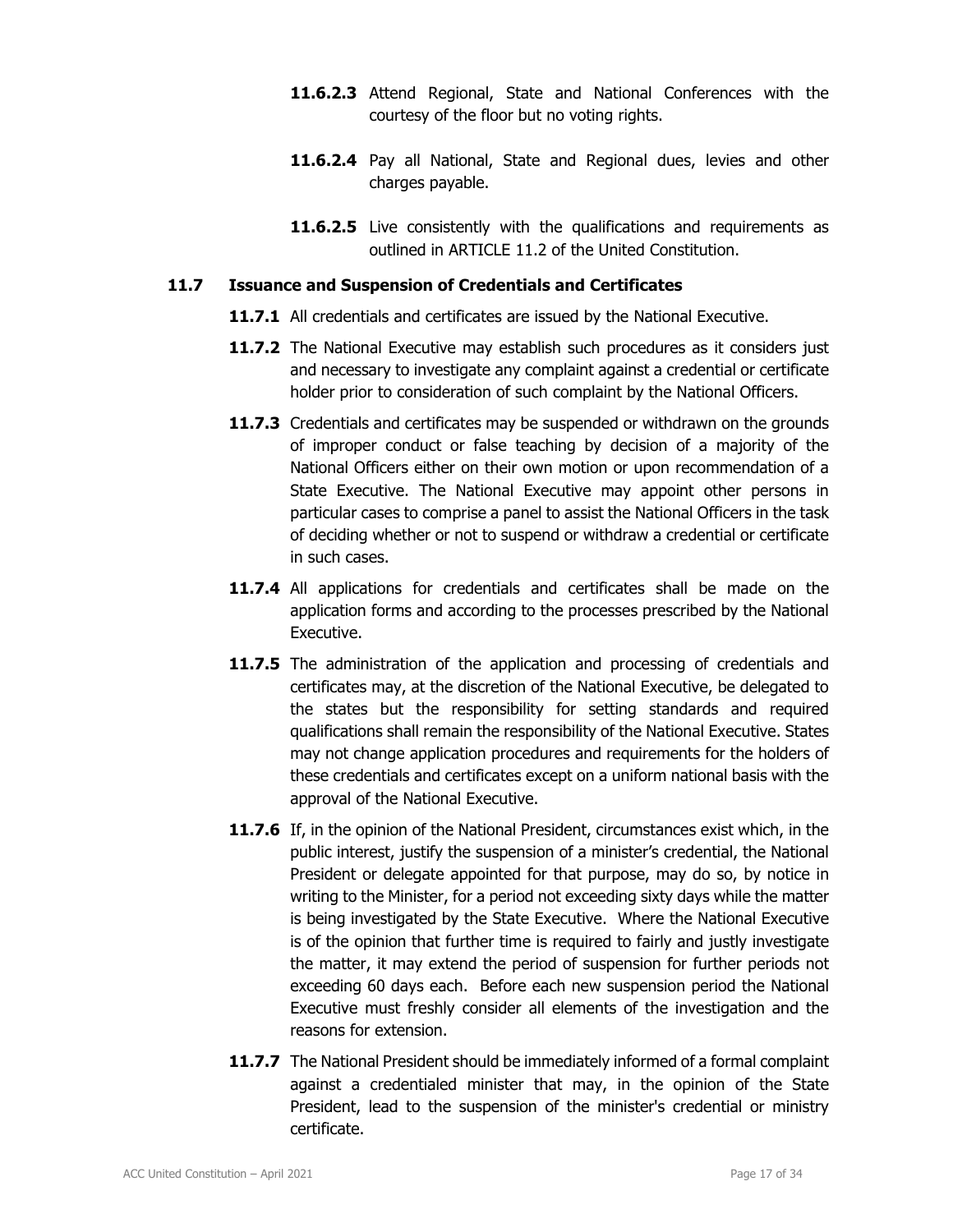# **11.8 Right of Appeal**

All credential/certificate holders who have their credentials or certificates withdrawn shall have right of appeal to the National Executive.

- **11.8.1** The right of appeal to the National Executive shall be granted, provided that written notice of appeal is lodged with the National Secretary, not later than thirty days after notification of the withdrawal of his/her credential or certificate.
- **11.8.2** The right of hearing shall, in such cases, be before the National Executive or any persons they may appoint.
- **11.8.3** The decision of the National Executive shall be final in relation to substantial outcome of, and procedure to be adopted upon, the appeal.

# **11.9 Right of Appeal for National Executive Personnel**

 If the credential/certificate holder whose credential/certificate is suspended or withdrawn is a member of the National Executive:

- **11.9.1** The right of appeal shall be to an appeals board, consisting of the State President of each state (or his appointee if the State President is a member of the National Executive)
- **11.9.2** The right of appeal to the appeals board shall be granted, provided that written notice of appeal is lodged with the National Secretary, not later than thirty days after notification of the suspension or withdrawal of his/her credential/certificate.
- **11.9.3** The decision of the appeals board, in relation to the appeal, shall be final.

# **11.10 Procedure for Issuance of Credentials and Certificates**

- 11.10.1 Ordained Ministers Credentials shall be renewed biennially.
- **11.10.2** All other certificates and credentials shall be renewed annually.
- **11.10.3** Credentials/certificates, signed by the National President and National Secretary, must be held by all ministers in the Movement.
- **11.10.4** Without a credential/certificate, a person cannot be regarded as an active minister.
- **11.10.5** State Executives shall review all credentials and certificates as they become due, through the appropriate renewal form and submit the recommended ministerial list to the National Secretary by 31 October or other date specified in writing by the National Secretary.
- **11.10.6** Credentials and certificates will not be issued until the appropriate dues have been paid.

# **11.11 Active Ministry**

"Active ministry" is defined as:

**11.11.1** Ministers having the oversight of an ACC church or holding a state or national ministry/administrative position.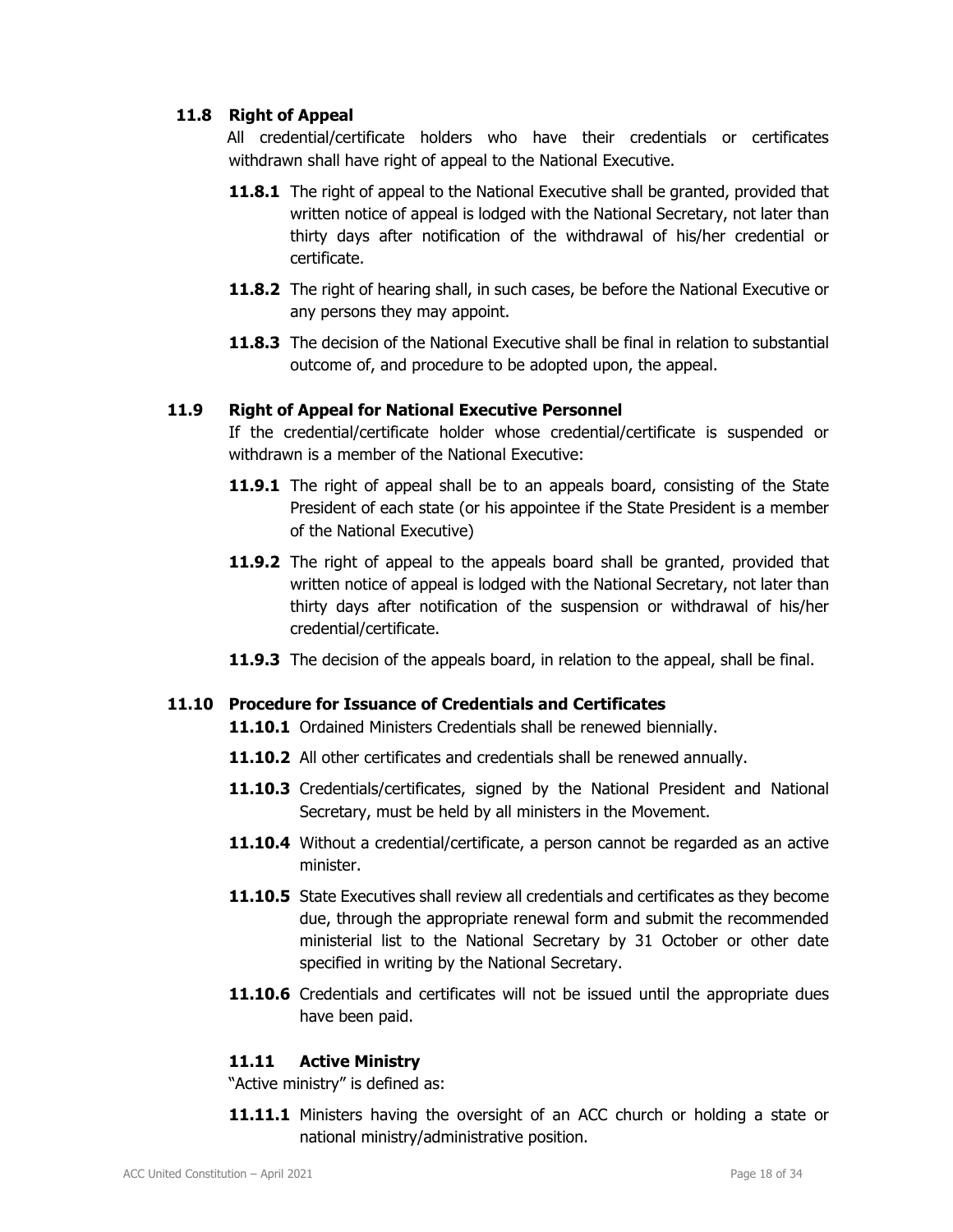- **11.11.2** Those ministering as recognised assistant pastors or assistants to the pastor in an ACC church.
- **11.11.3** Recognised itinerant preachers and evangelists or those engaged in a recognised form of ministry activity.
- 11.11.4 Recognised pioneer ministers.

### **11.12 Inactive Ministry**

- **11.12.1** An ordained minister, on ceasing to engage in active ministry, shall continue to be recognised as a minister in the Movement, until the expiration of their Ordained Minister's Credential. This is subject to the minister continuing to attend a church with a Certificate of Fellowship or a Provisional Certificate of Fellowship.
- **11.12.2** Those who have held an Ordained Minister's Credential which has lapsed and who desire to accept a call to the ministry, shall complete an appropriate application and any other required documentation. They should apply immediately for a reissuance of their credential.
- **11.12.3** The reissuance of a credential will only occur following the advice of the appropriate State Executive.
- **11.12.4** Emeritus ministers shall continue to receive their annual Ordained Minister's Credentials whilst they otherwise remain qualified according to this United Constitution.

# **ARTICLE 12 CHURCHES AND SERVICES**

### **12.1 Registered Church**

# **12.1.1 Definition**

 A "Registered Church" shall be defined as a church that holds a current Certificate of Fellowship issued by the Movement.

# **12.1.2 Certificate of Fellowship**

 Certificates of Fellowship shall be issued and may be withdrawn at any time at the discretion of the National Executive. Certificates will only be issued and retained by churches that meet the following requirements:

- **12.1.2.1** For the initial issuance of a Certificate of Fellowship, a church should have at least 50 adults in regular attendance.
- **12.1.2.2** For the renewal of a Certificate of Fellowship, a church should have at least 30 adults in regular attendance. Note: The appropriate State Executive may recommend an exception to this requirement in the case of churches in small or isolated rural communities.
- **12.1.2.3** A church must appoint, as its senior pastor, a person holding a current Ministry Credential/Certificate of the Movement. If it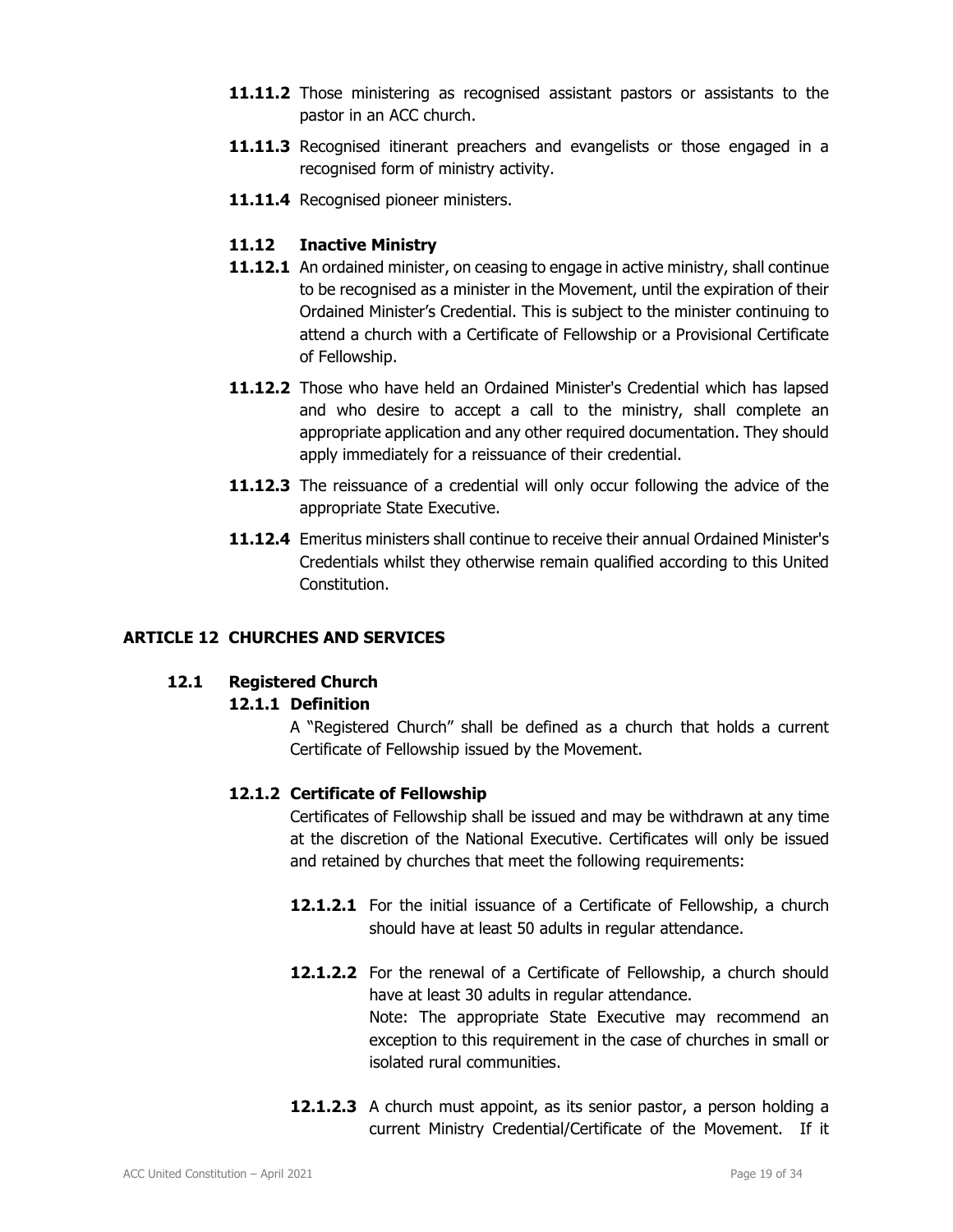wishes to appoint a person not holding a current credential/ certificate, it may only do so with the express permission of the appropriate State Executive and only on condition that that person immediately begins the process of applying for an appropriate credential/certificate.

- **12.1.2.4** A church must have an appropriate written constitution consistent with this United Constitution and the State By-Laws. It should also have a functioning board of at least three members, independent of each other, including a Secretary and Treasurer or a Secretary/Treasurer. This administration should have been functioning for at least 12 months prior to the granting of a Certificate of Fellowship.
- **12.1.2.5** Acceptance of the United Constitution, State By-Laws, Code of Conduct and Policies of the Movement and Agreement to function according to them must be included in the church constitution.
- **12.1.2.6** Attendance of appropriate people at required compliance training sessions and a demonstrated cooperation with National, State and Regional Executives.
- **12.1.2.7** Payment of all National, State and Regional dues, levies and other charges payable.
- **12.1.2.8** Compliance with all applicable Federal, State and Local Government legislation as pertaining to churches and charities.
- **12.1.2.9** The church must maintain an appropriate insurance policy including coverage for "public liability" and "officers and directors".

### **12.1.3 State Executive Intervention**

- **12.1.3.1** The appropriate State Executive of the Movement may accept a written and signed invitation to hold a meeting of members, or to assist or advise in the business or affairs of the church, by either the senior minister, or the board, or by a majority of the current membership of the church.
- **12.1.3.2** Such meeting shall be chaired by a member of the State or National Executives (or their appointee), appointed by the State Executive who shall set the agenda.
- **12.1.3.3** All business conducted shall be in accordance with the constitution of the church, and the State or National Executive official of the Movement may not institute any rule, take any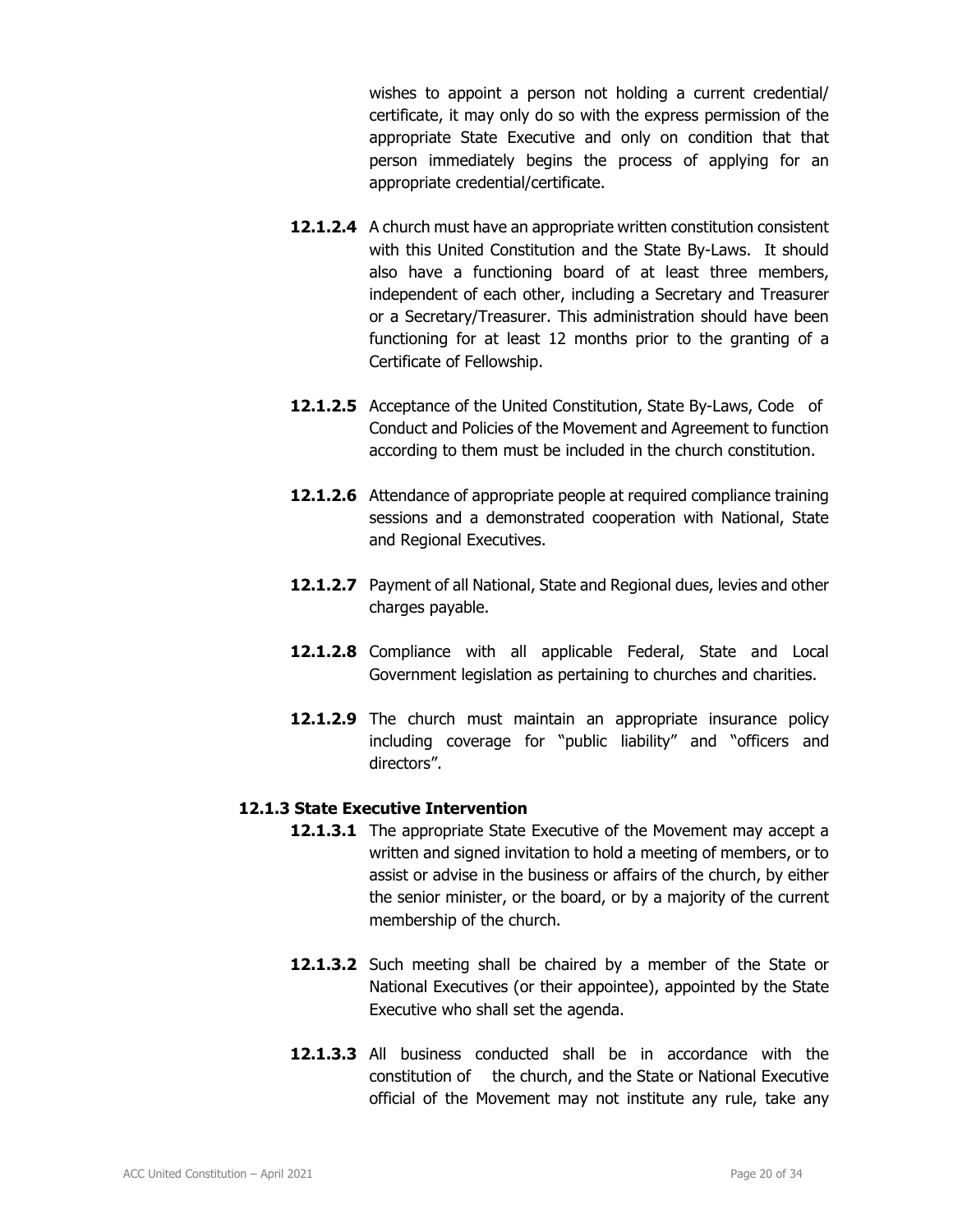action, or make any decision affecting the church unless such motions are carried by a majority of the members.

### **12.2 Provisional Church**

### **12.2.1 Definition**

 A "Provisional Church" shall be defined as a church that is recognised by the appropriate State Executive as working towards becoming a Registered Church but having not yet fulfilled the requirements of obtaining a Certificate of Fellowship.

# **12.2.2 Provisional Certificate of Fellowship**

 A Provisional Church shall be granted a Provisional Certificate of Fellowship, upon being recognised by its State Executive. The certificate shall be subject to the maintenance of governance and legal requirements deemed appropriate by the State Executive and may be withdrawn at any time on the advice of the State Executive. The certificate shall be subject to review and renewal every two years.

### **12.2.3 State Executive Intervention**

 The State Executive shall have the right to give advice as it sees fit and the State Executive should be consulted prior to any major decisions being made by the Provisional Church.

# **12.3 Satellite or Extension Service**

### **12.3.1 Definition**

 A "Satellite or Extension Service" shall be defined as an outreach from a registered church that has a regular and distinct ministry to a community or people group but comes under the authority and control of the registered church. A service catering for a distinct group or ministering in a different location would qualify as a satellite or extension service but multiple services in one location would not qualify.

# **12.3.2 State Executive intervention**

 The State may only intervene in Satellite or Extension Services through the registered church as allowed in 12.1.3. The registered church is responsible for compliance with all requirements (including payment of dues) for the Satellite or Extension Service

### **12.3.3 Transition to church status**

In the event that the responsible registered church and its satellite or extension service agree for the satellite or extension service to be separately listed as a church, the State Executive may accept it as a registered or provisional church depending on its meeting the required criteria. If the responsible registered church and the satellite or extension service are in dispute about becoming a separately listed church, the State Executive may intervene and make a determination.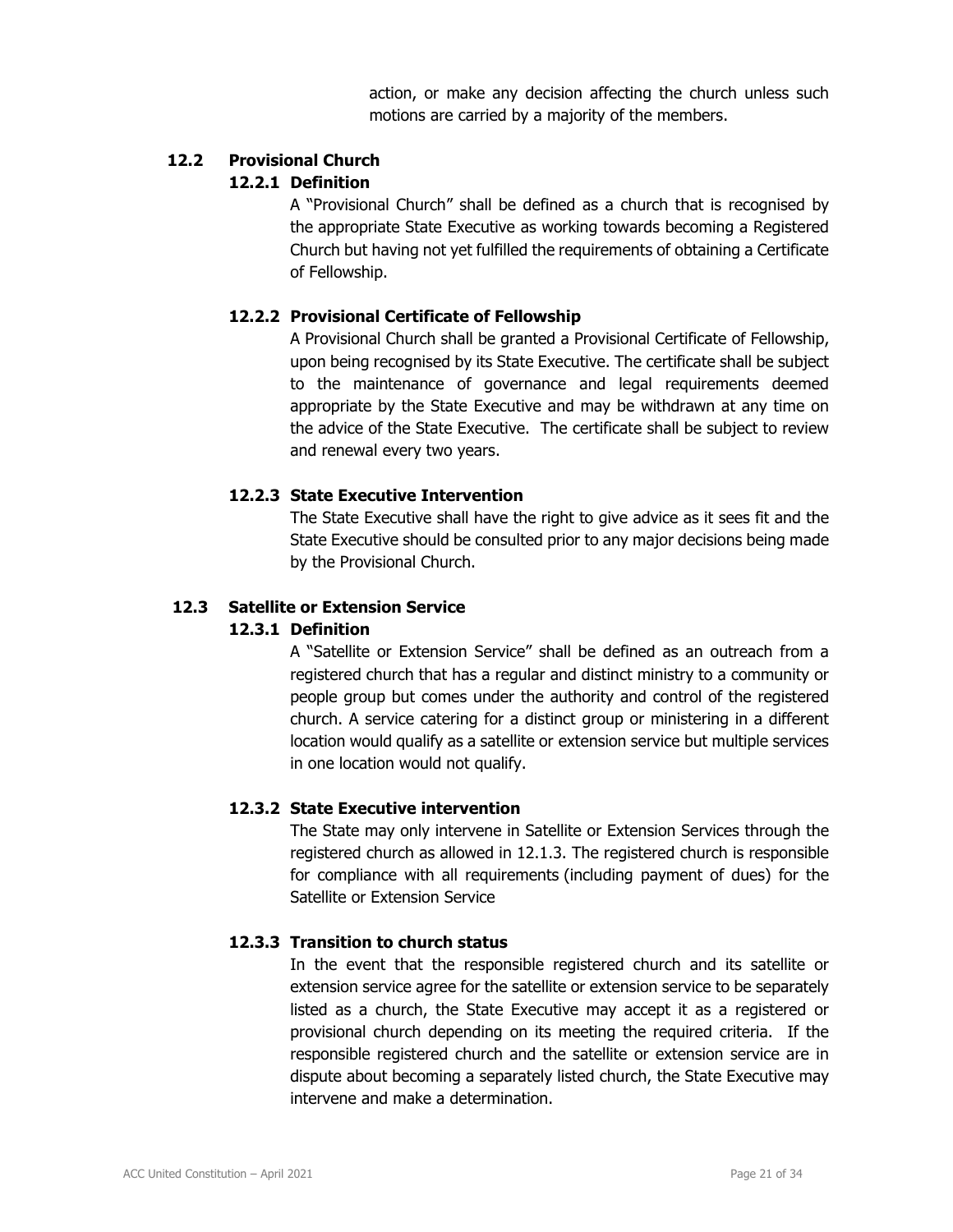### **ARTICLE 13 NATIONAL DEPARTMENTS AND MINISTRIES**

The National Executive may establish departments and ministries that function at a national level, to facilitate the objectives of the Movement. Such ministries shall have the right to operate under their own constitutions and by-laws, approved by the National Executive. The ministries are subject to the direction of the National Executive and must present a report to the biennial National Conference. The leaders of all national departments and ministries shall be appointed by the National Executive. In the event that a national department is incorporated, the provisions of ARTICLE 22 shall apply.

### **ARTICLE 14 WORLD MISSIONS**

The Movement shall give priority to World Missions. The National Executive shall ensure that structures and initiatives are put in place to facilitate an effective ministry outside of Australia. Where it is deemed advisable to establish corporate entities, to fulfill the purpose of World Missions, the provisions of ARTICLE 22 shall apply.

### **ARTICLE 15 EDUCATION**

The Movement shall give priority to the education of its constituents, particularly in relation to the practical training of prospective ministers for Australia and overseas. To this end, the establishment of institutions at all levels of education shall be encouraged.

Specifically, a National College shall be established, for the training of prospective ministers. The National College shall be authorised to establish such corporate entities that facilitate its educational purposes subject to ARTICLE 22.

# **ARTICLE 16 CODE OF CONDUCT AND OTHER POLICIES**

- **16.1** The National Conference shall adopt, as policy, a "Code of Conduct" and such other policies that reflect the moral and ethical standards of the Movement.
- **16.2** All persons who have been issued with a credential or certificate by the Movement are required to adhere to such policies and a failure to do so may be regarded as improper conduct under ARTICLE 11.7.3 of this Constitution and lead to discipline according to ARTICLE 11.7.
- **16.3** All policies shall be circulated to registered churches and Ordained Ministers for consultation prior to introduction or amendment. They will then be ratified by the National Conference with a vote of at least 65%.

### **ARTICLE 17 PROPERTY**

### **17.1 National Property**

 The National Executive will make appropriate provision for the holding of the Movement's properties under their absolute control, on behalf of the Movement. Appropriate provision may include the establishment of trust(s) or the formation of company(ies) as set out in ARTICLE 22.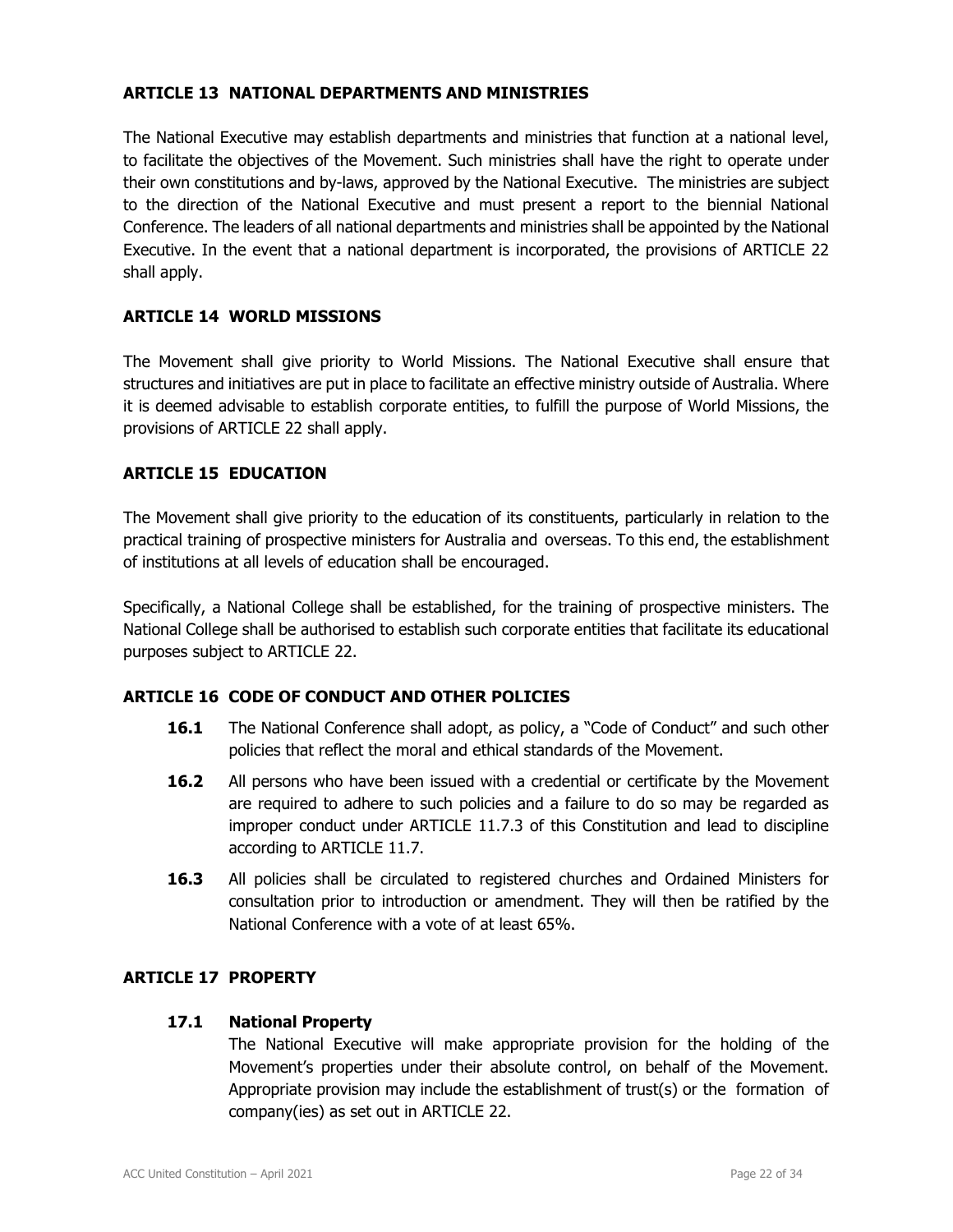# **17.2 State & Regional Property**

 Each State Executive will make appropriate provision in their absolute discretion for the holding of State and District properties, on behalf of the state Movement.

# **17.3 Local Church Property**

Local church property may be held:

- **17.3.1** In its own name where incorporated; or
- **17.3.2** By the State Executive making provision for the holding of local church properties on behalf of the local church where unincorporated; or
- **17.3.3** By a corporate body controlled by the local church, where unincorporated, upon trusts determined in accordance with the constitution of the local church; or
- **17.3.4** By individuals appointed by the local church in accordance with and upon trusts determined in accordance with its constitution.
- **17.3.5** Local church property means any property held for or controlled by a church that holds a Certificate of Fellowship or Provisional Certificate of Fellowship and any property of an outreach commenced by such a church.

### **ARTICLE 18 INDEMNITY**

### **18.1 Indemnity**

Subject to the terms of this Article 18, the Movement indemnifies:

- (a) any person who holds or who has held any elected or appointed office within the Movement whether or not validly appointed to occupy such a position;
- (b) any executive officers; and
- (c) any employees.

from any loss suffered in respect of any wrongful act asserted against such person while acting in their individual or collective capacities as office bearers within the Movement.

### **18.2 Exclusions**

The Movement will not indemnify any person for any claim arising from or attributable to:

- **18.2.1** A wilful breach of duty, the dishonest, fraudulent or malicious act or omission committed with criminal intent;
- **18.2.2** Sexual abuse claims, which means any actual, alleged or attempted assault or abuse of a sexual nature or any other lewd conduct.

### **18.3 Limits to Indemnity**

- **18.3.1** The Movement's liability in respect of this indemnity is limited to the greater of:
	- **18.3.1.1** The value of assets held on trust on behalf of the Movement; and
	- **18.3.1.2** To the extent the claim made against a person is covered by a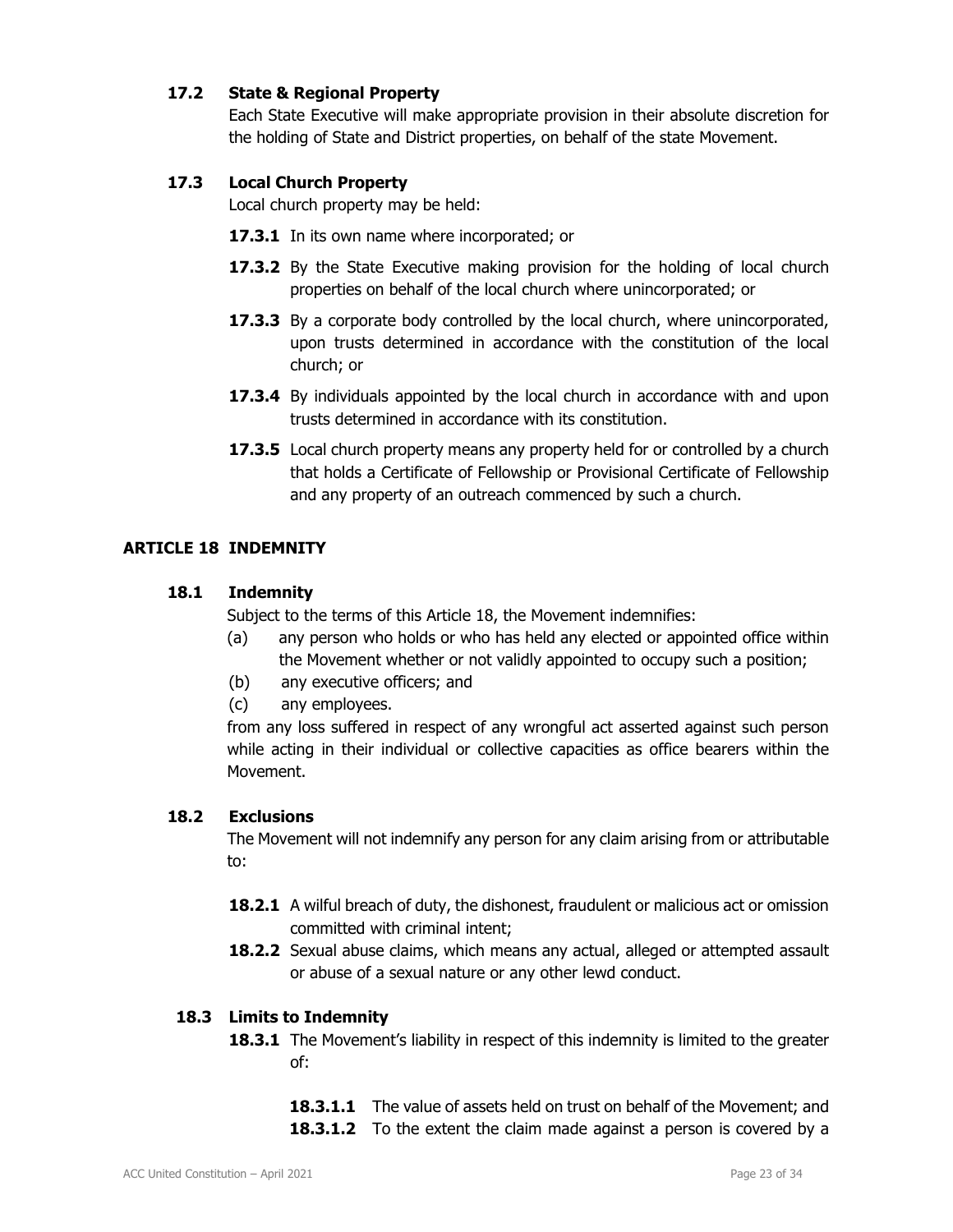policy of insurance, whether or not that policy is held by or for the benefit of the Movement or not, the sum insured under that policy.

**18.3.2** This indemnity is limited to office bearers, officers or employees, of the National Conference.

# **18.4 Advancement of Defence Costs**

 The Movement will pay all reasonable defence costs incurred in defending any civil or criminal proceedings commenced in respect of any wrongful act asserted against such a person while acting in their individual or collective capabilities on an on-going basis as they are incurred prior to the final payment or settlement of any claim provided that:

- **18.4.1** Such defence costs are incurred with the written consent of the Movement. Such consent not to be unreasonably withheld; and
- **18.4.2** Such advance payments by the Movement shall be repaid to the Movement in the event that the person is not entitled to payment of any loss under this indemnity."

# **ARTICLE 19 SUSPENSION OF CONSTITUTIONAL REQUIREMENTS**

To allow members to bring forward business, which is of a special and urgent nature, which is not on the agenda, the requirements of this Constitution, in relation to business, may be suspended without notice by a motion carried by a 65% majority of the delegates present and eligible to vote. On the carrying of such motion, the National Secretary will place the said business on the agenda.

# **ARTICLE 20 INTERPRETATION**

The official interpretation of this Constitution and the State By-Laws, including the substantive meaning of any aspect of the Doctrinal Basis, shall be vested in the National Executive between conferences.

# **ARTICLE 21 AMENDMENTS**

Proposed amendments to this Constitution must be submitted in writing, as a remit under ARTICLES 5.4 and 5.8 to the National Secretary at least three months prior to the date of the ensuing National Conference of the Movement. Such shall be considered carried when carried by a 75% majority of the delegates present and eligible to vote.

The National Executive is empowered to make any spelling and grammatical corrections that make no significant change to the meaning of this constitution. The National Executive is also empowered to make changes to by-laws and policies that are made necessary by constitutional amendments approved by the conferences. Such changes shall be notified to the Movement.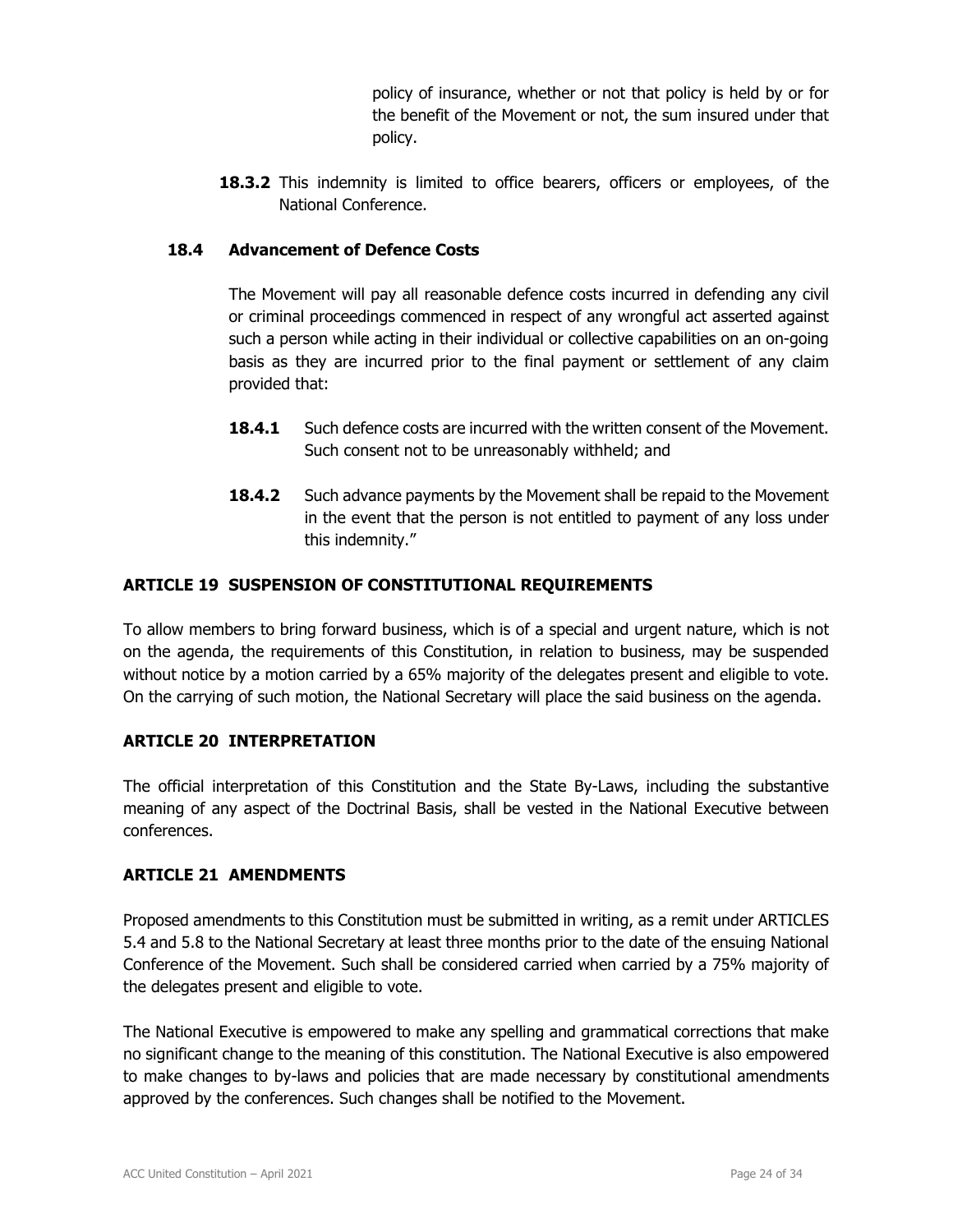### **ARTICLE 22 MOVEMENT INCORPORATION PROVISIONS**

- **22.1** In circumstances where the National Executive is of the view that it is necessary to legally incorporate any aspects (including State aspects), initiatives or functions of the Movement, it may approve such incorporation provided the following principles are adopted.
- **22.2** Except in circumstances where the National Executive deems it to be otherwise necessary, the constituent documentation of such incorporated bodies must provide:
	- **22.2.1** Acceptance of the Doctrinal Basis set out in Article 4 of this constitution;
	- **22.2.2** The voting constituency must consist of either the National Company or the individual members of the National Executive and State Executives where it is not possible for the National Fellowship Company to do so because of legal requirements of the jurisdiction where the incorporated body is to be formed and;
	- **22.2.3** The controlling directorship or committee must only be eligible for election or re-election with the prior written approval of the National President or National Secretary except for State Companies where the board must be comprised by the State Executive elected in accordance with State Bylaws adopted by the National Conference and;
	- **22.2.4** Annual financial reports be provided to the National Treasurer without demand.
- **22.3** The term "National Company" means any corporate body so designated by the National Executive from time to time.
- **22.4** The term "State Company" means a body incorporated within a state or territory of Australia where it is necessary to do so.

# **ARTICLE 23 NON-PROFIT**

The income and property of the Movement however derived shall be applied solely towards the promotion of the objects of the Movement as set out in this United Constitution. No portion thereof shall be paid or transferred directly or indirectly by way of dividend, bonus or otherwise howsoever by way of profit, to individual persons who, at any time are or have been associated with the Movement, or to any person claiming through any of them provided that nothing herein shall prevent the payment in good faith or remuneration to any officers or servants of the Fellowship or other person in return for services actually rendered to the Movement or for goods supplied in the ordinary way of business (but not for services rendered as an office bearer) nor prevent the payment of interest on borrowed money, the maximum rate of interest to be not more than the current rate charged by Banks in Australia similar circumstances or the payment of rent for premises or goods let or hired to the Movement.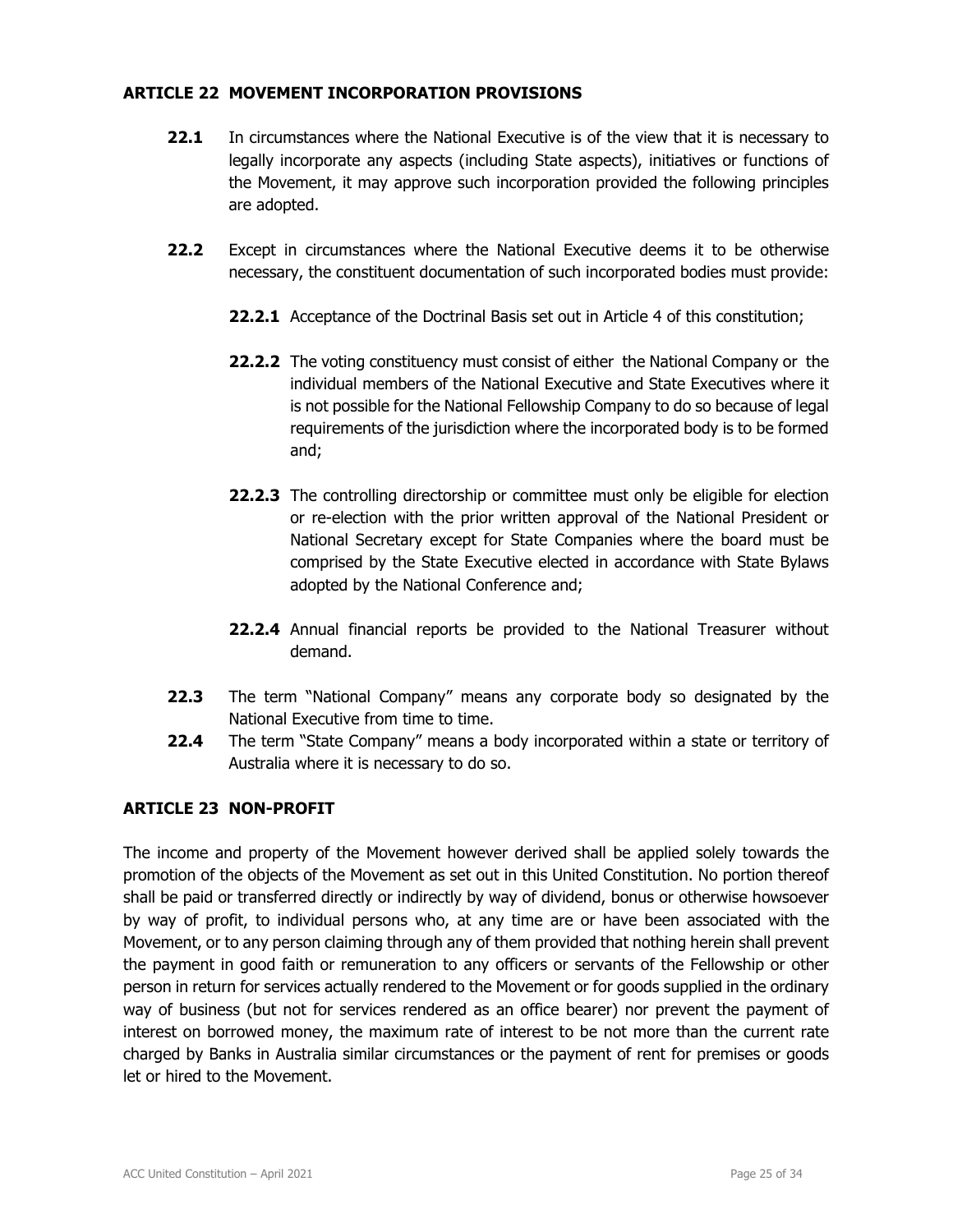### **ARTICLE 24 DISSOLUTION**

If the Movement should be dissolved and there be any property or assets after satisfaction of its liabilities, the same shall not be paid to or distributed among individuals associated with the Movement, but shall be paid forthwith, without demand to such other organisation with similar objects as the voting constituents present at the meeting of the National Conference to dissolve the Movement shall determine or in default thereof as determined by the Supreme Court of a State provided always that such payment or distribution shall only be made to such other organisation that is not carried on for the purposes of profit and gain to its individual members and where that entity is able, at the time of such payment or distribution, to satisfy the Movement that it holds endorsement from the Australian Taxation Office as a tax concession charity or other such qualification required under Australian law that results in the entity being exempt from income tax.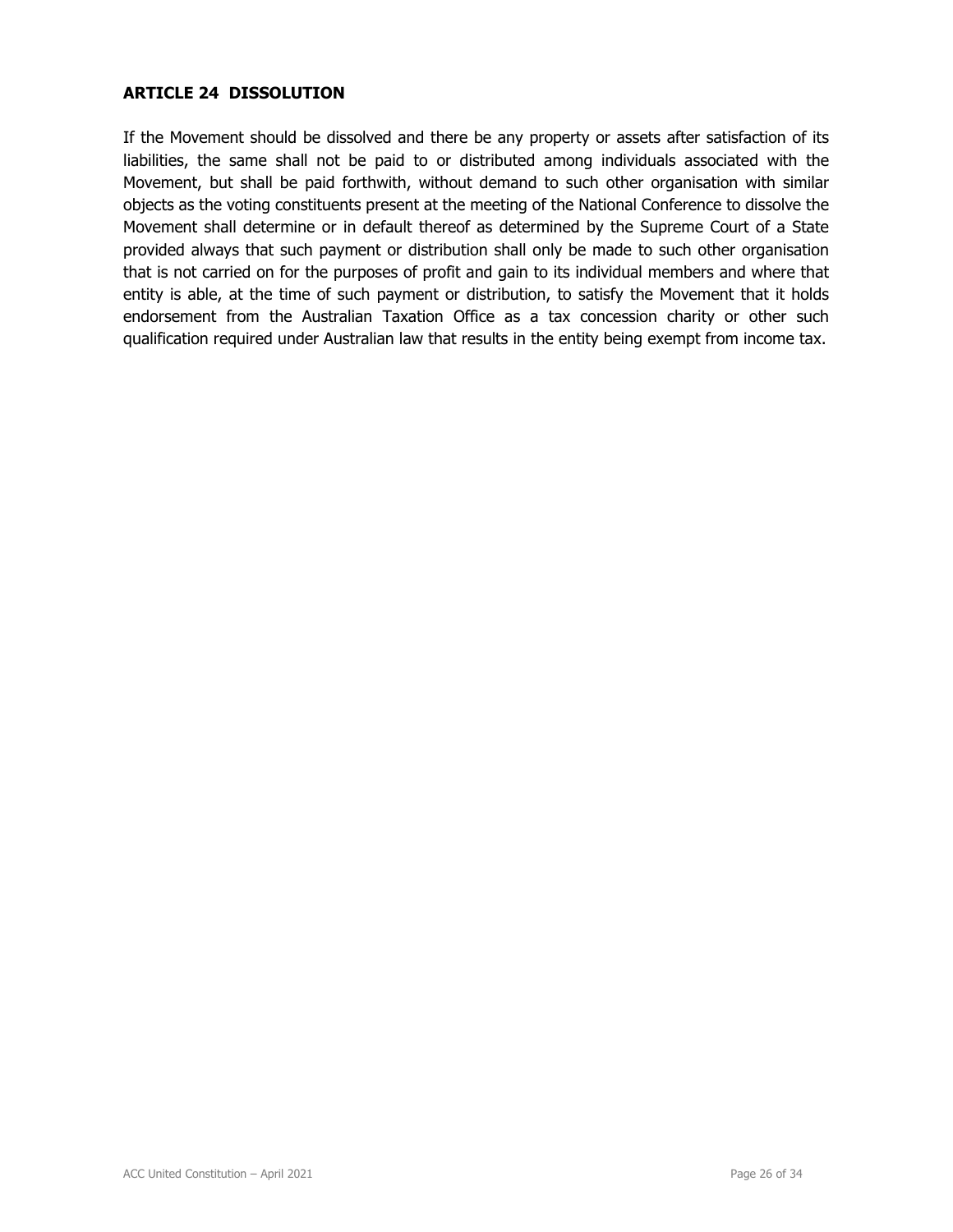# **STATE BY-LAWS**

### **ARTICLE 1 DEFINITION**

AUSTRALIAN CHRISTIAN CHURCHES is a National Movement, governed according to its United Constitution. State Conferences are established according to Article 2.4 and Article 9 of the National Constitution and are under the authority of the National Conference of Australian Christian Churches.

### **ARTICLE 2 CORPORATE ENTITY**

State Conferences shall have the right to establish corporate entities for the purpose of holding property, conducting business and undertaking financial transactions on behalf of the State Conference. The corporate entity shall be established consistent with ARTICLE 12 of these By-Laws.

### **ARTICLE 3 BY-LAWS**

These By-Laws are set forth for the guidance of constituents, ministers and officers for the orderly conduct of the business of the movement within each state and territory of Australia. The United Constitution of the Movement takes precedence over these By-Laws should any conflict of provisions appear at any time.

### **ARTICLE 4 STATE CONFERENCE**

### **4.1 Purpose**

It shall be the function of the State Conference, within the state:

- **4.1.1** To promote possibilities for fellowship between local churches.
- **4.1.2** To make whatever decisions may be necessary in the interests of the Movement.
- **4.1.3** To carry out elections to office in accordance with the State By-Laws ARTICLE 6 and to appoint committees for special work as occasion may arise.
- **4.1.4** To receive and consider reports from the states, departments, officers and committees and, where appropriate, make any decisions or recommendations arising therefrom.

### **4.2 Constituents**

The voting Constituents of the State Conference of the Movement shall be:

- **4.2.1** Those churches which at the date of adopting the United Constitution hold a current Certificate of Fellowship and located in the appropriate State.
- **4.2.2** Such registered churches, located in the State, as shall thereafter be received into the movement by the granting of a Certificate of Fellowship.
- **4.2.3** Those individuals, resident in the State, who hold a current Ordained Minister's Credential (OMC) or Provisional Minister's Credential (PMC) at the time of commencement of a State Conference.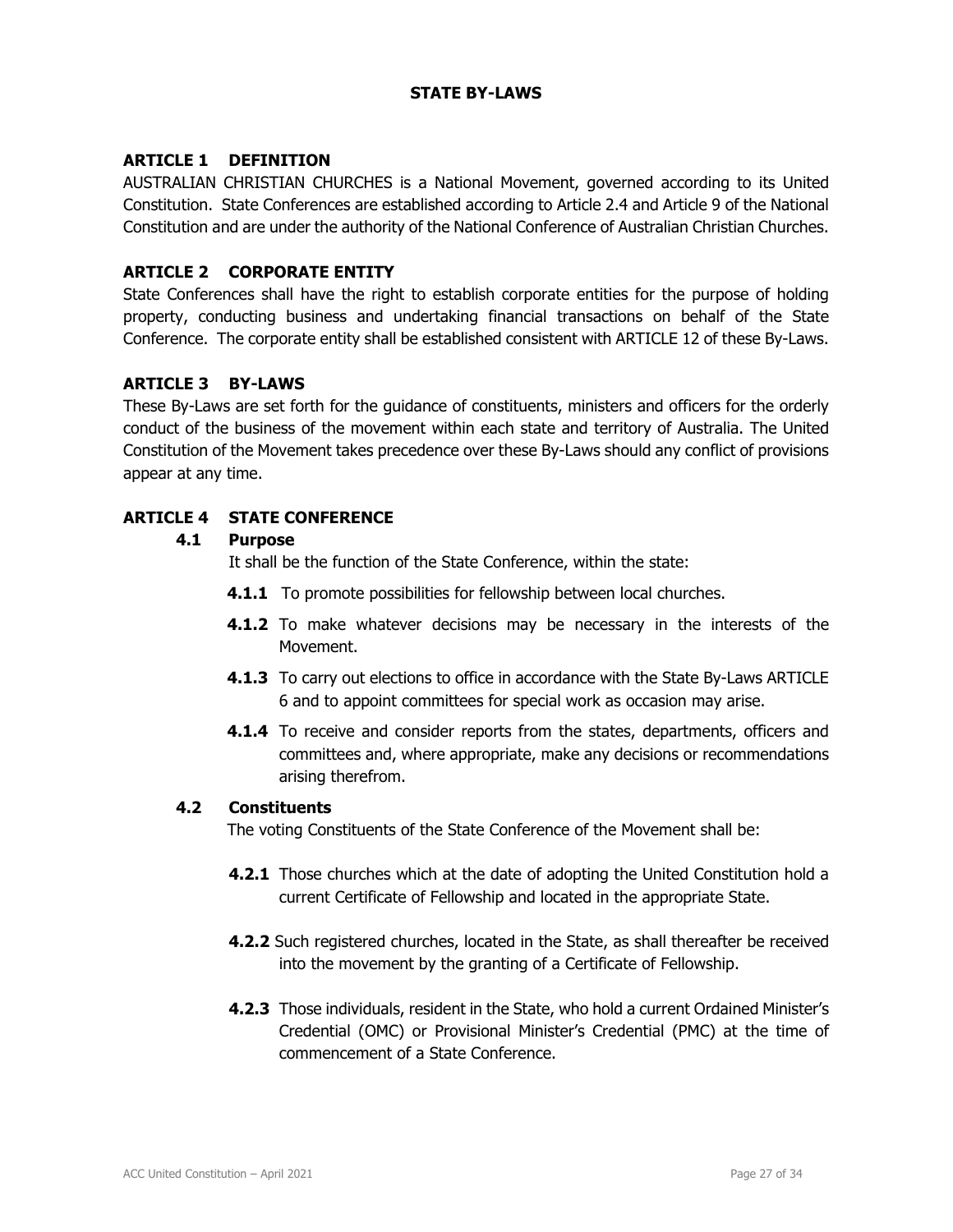**4.2.4** Deemed ineligible to vote in the following circumstances:

4.2.4.1 A constituent church will be ineligible to vote at a conference (or entitled to appoint voting delegates) when dues are unpaid at the eligible date.

4.2.4.2 An individual constituent will be ineligible to vote at a conference when, at the eligible date:

- dues are unpaid, or
- their credential is withdrawn, or
- they are no longer resident in the state.

In this sub-clause (4.2.4) 'eligible date' means the day that is fourteen days before the date of the commencement of the State Conference.

### **4.3 Sessions**

The State Conference shall be held biennially, at a time and place determined by the State Executive.

### **4.4 Notice**

The State Secretary shall send to all churches of the State Conference, and those credential holders entitled to vote, a notice in writing of the Conference, not later than four months before the commencement of Conference. All remits, which must be in the form of a resolution, shall be in the hands of the State Secretary three months prior to the commencement of conference.

Remits may be submitted by the State Executive, churches holding a Certificate of Fellowship, and by ordained ministers. All nominations and remits shall be submitted to churches and ordained ministers six weeks prior to the commencement of conference.

# **4.5 Membership**

- **4.5.1** The State Conference shall comprise of all churches, located in the state that hold a current Certificate of Fellowship (not a Provisional Certificate of Fellowship) and who are in financial standing, represented by one delegate for every two hundred and fifty (250) adults in regular attendance (18 years and over) or part thereof.
- **4.5.2** Every Ordained or Provisional Minister resident in the state shall be eligible to attend as a voting member.
- **4.5.3** Missionaries holding an Ordained Minister's Credential, whose Australian residential address is in that state, are entitled to attend and to vote.
- **4.5.4** In the event that the name of a church delegate is not received by the State Secretary fourteen days prior to the commencement of the State Conference, the State Executive may, in its absolute discretion, veto the voting power of such delegate, who shall have no voting rights but may attend as an observer.

### **4.6 Special Conference**

Special State Conferences may be called by the State Executive at its discretion, or at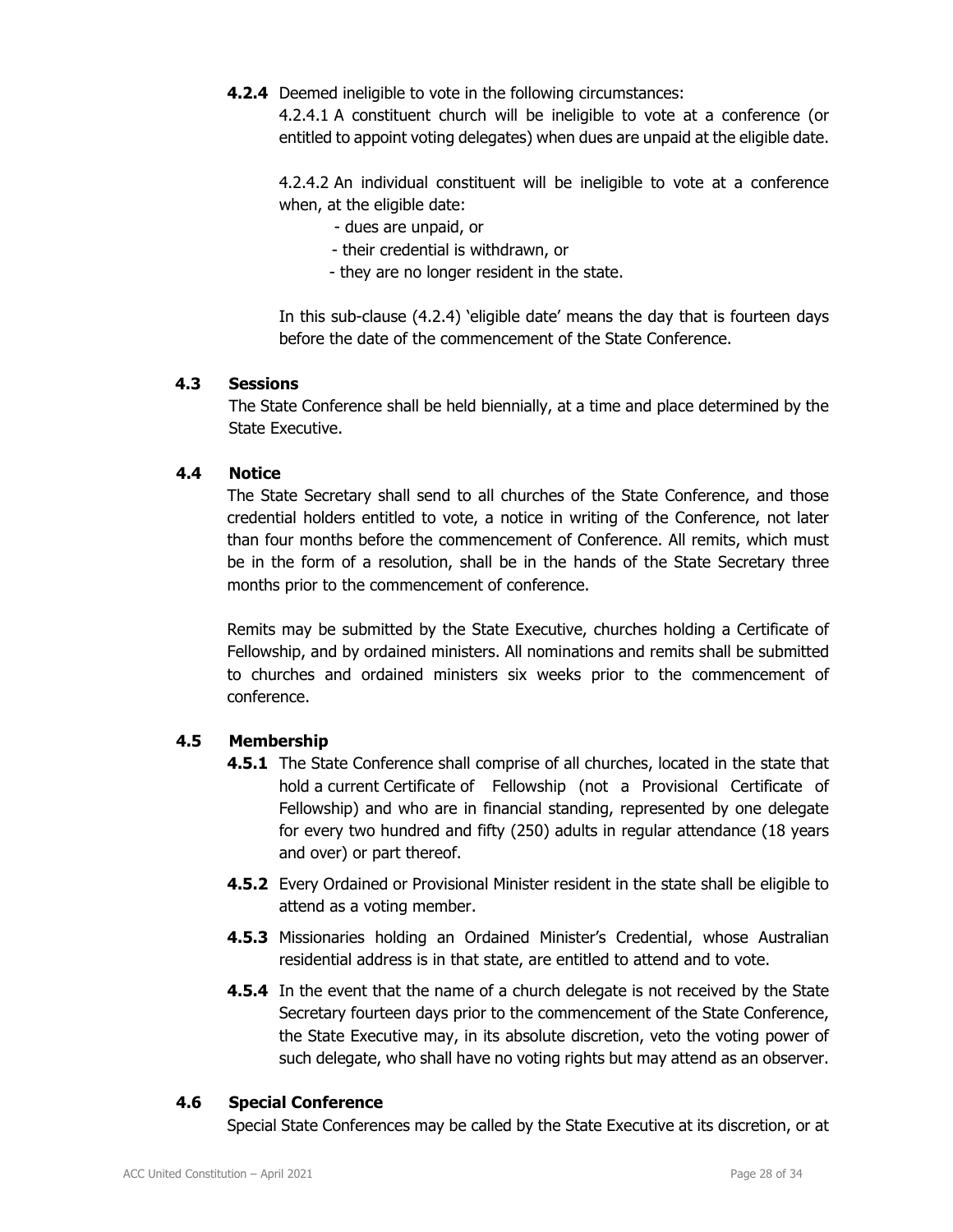the request of not less than one third of the registered churches in the state. A written notification of the conference shall be distributed to churches with current Certificates of Fellowship (not a Provisional Certificate of Fellowship) and those holding Ordained Minister's Credential, not less than three weeks prior to the commencement of the Special State Conference, which shall consider the matters raised but no other business, except as provided for in Article 10 of these By-Laws.

### **4.7 Chairman**

The State President, and in his/her absence the State Vice President, shall preside over all meetings of the State Conference. In the event of the State President and the State Vice President being absent or in cases where it is deemed beneficial or in the interests of the Conference, the Conference shall be presided over by a member of the State or National Executive appointed by the Conference at that meeting.

# **4.8 Business**

- **4.8.1** The State Conference may discuss any business not on the agenda but brought forward by the State Executive. General remits received less than three months prior to conference may be placed on the agenda at the absolute discretion of the State Executive.
- **4.8.2** The State Executive shall prepare the agenda.
- **4.8.3** The only persons eligible to vote are members of the State Conference attending in person.
- **4.8.4** In the normal course of business, all resolutions shall be decided by a show of hands. However, the chairman may require that a secret ballot be taken.
- **4.8.5** All resolutions shall require a 55% majority of the voting strength to be carried except where different percentages are specified in the United Constitution or the State By-Laws.
- **4.8.6** Quorum: Provided that notice has been given, consistent with ARTICLE 4.4, the voting constituents present at a conference business session shall constitute a quorum. To be clear, there is no minimum number of voting constituents whose presence is necessary to validate the transactions of the State Conference.

# **ARTICLE 5 STATE OFFICERS**

- **5.1** The officers shall consist of the State President, State Vice President(s), State Secretary, State Treasurer or State Secretary/Treasurer, together with such other officers as shall be appointed from time to time.
- **5.2** The State President and State Vice President(s) shall only be chosen from the ordained ministers, and shall be persons of mature experience and ability, who shall have been ordained for at least three years.
- **5.3** The State Secretary and the State Treasurer or State Secretary/Treasurer may be chosen from the ordained ministers or from individuals in fellowship and good standing with any church forming part of the movement and shall be of mature experience and ability. If the State Secretary and/or State Treasurer are not holders of an Ordained Minister's Credential, they shall be ex officio members of the State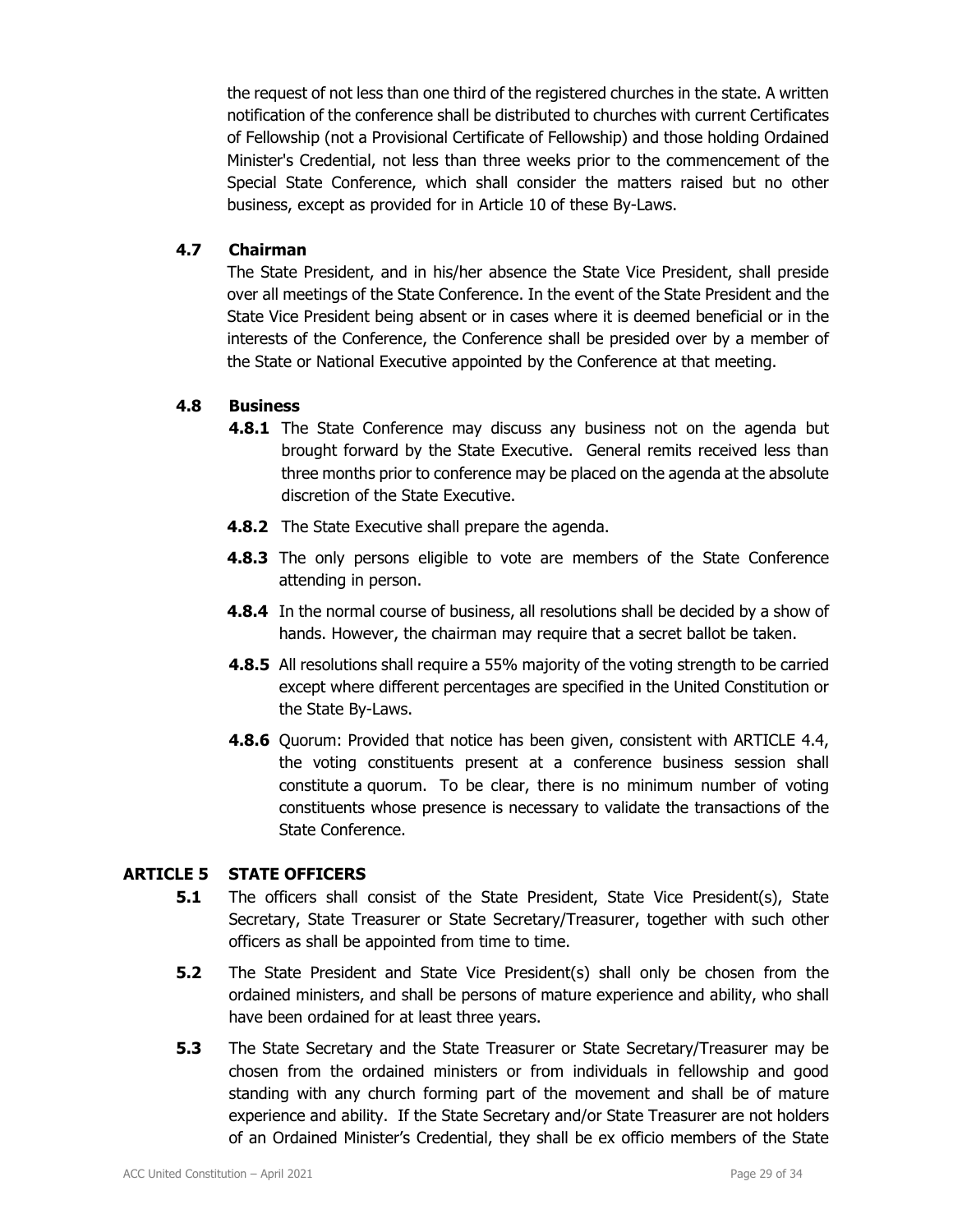Executive without voting rights.

- **5.4** The State Secretary, State Treasurer or State Secretary/Treasurer shall be ex officio delegates to State Conferences with full voting powers.
- **5.5** The roles and job descriptions of the State Officers shall be set and modified by the State Executive.

# **ARTICLE 6 STATE EXECUTIVE**

### **6.1 Membership**

The State Executive shall consist of not less than five, or more than seven members of the conference and shall include the State President, State Vice President, State Secretary and State Treasurer or State Secretary/Treasurer. Persons nominated for the State Executive shall have been both ordained and resident in the state for at least two years. Persons nominated for the position of State President or State Vice President shall have been ordained for at least three years, and two years for other officers, except a State Treasurer, or a State Secretary/Treasurer who is not the holder of an OMC.

### **6.2 Term of Office**

The term of office shall be from the conclusion of the State Conference at which elected, until the conclusion of the State Conference next following.

### **6.3 Vacancies**

In the event of a vacancy or vacancies occurring on the State Executive, the same shall be filled by the State Executive, from those who have been members of the conference for at least two years. In the event of any member being incapacitated through illness or any other cause, the State Executive may likewise appoint any other eligible person to act in place of that member so incapacitated.

### **6.4 Meetings**

 The State Executive shall meet at such times and places as it may from time to time decide. Meetings shall be convened by the State Secretary at the request of the State President or a simple majority of the State Executive.

### **6.5 Quorum**

The quorum necessary for the transaction of the business of the State Executive shall be a majority or such greater numbers as it shall fix from time to time.

### **6.6 Technology Meetings**

For meetings other than those held in person after written notice, a majority of the State Executive shall be deemed to hold or be present at a meeting when they communicate through a telephone conference call, video or other electronic conference method in circumstances where each of them can simultaneously hear what is said by and can speak to the others of them. Such a meeting shall be deemed to be held at the place where the chairperson was present during the meeting. A resolution passed at a meeting under this sub-clause must be ratified at the next State Executive meeting where notice has been given to all members.

 If a majority of the State Executive shall have advised the State Secretary in writing by fax or email that they are in favour of a resolution in particular terms such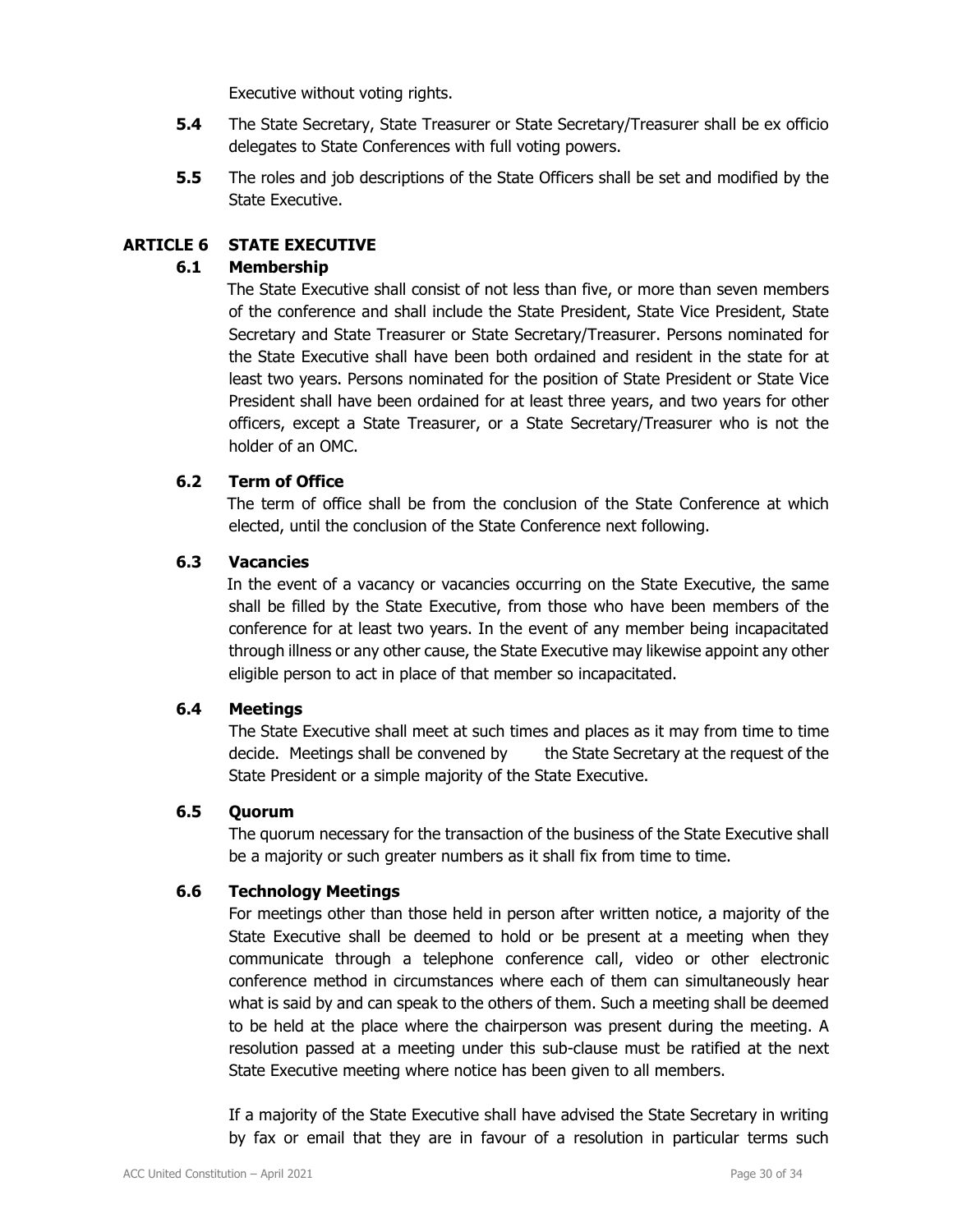resolution shall be deemed to be passed at a meeting of the State Executive provided it shall be ratified at the next State Executive meeting where notice has been given to all members.

### **6.7 Powers and Duties**

 The powers and duties of the State Executive shall be to do all those acts and things, which in its opinion, are necessary and beneficial to further the aims of Australian Christian Churches within the state. Such acts shall be consistent with the United Constitution of Australian Christian Churches and the State By-Laws.

### **6.8 Nominations**

 Nominations may be made by the State Executive, the State Conference, or voting constituents.

### **6.9 Election**

Elections to office shall be conducted in harmony with the United Constitution.

# **ARTICLE 7 CREDENTIALS**

The State Executive shall work, under the direction of the National Executive to facilitate the granting, reviewing and withdrawal of credentials as required in the United Constitution.

### **ARTICLE 8 STATE DEPARTMENTS AND MINISTRIES**

The State Executive may establish departments and ministries that function at a State level, to facilitate the objectives of Australian Christian Churches. Such ministries shall have the right to operate under their own constitutions and by-laws, approved by the State Executive. The ministries are subject to the direction of the State Executive and must present a report to the biennial State Conference. The leaders of all state departments and ministries shall be appointed by the State Executive. In the event that a state department is incorporated, the provisions of Article 12 of these By-Laws shall apply.

# **ARTICLE 9 INDEMNITY**

# **9.1 Indemnity**

Subject to the terms of this Article 9, the State movement indemnifies:

- (a) any person who holds or who has held any elected or appointed office within the movement whether or not validly appointed to occupy such a position;
- (b) any executive officers; and
- (c) any employees

from any loss suffered in respect of any wrongful act asserted against such person while acting in their individual or collective capacities as office bearers within the movement.

### **9.2 Exclusions**

 The Movement will not indemnify any person for any claim arising from or attributable to:

**9.2.1** A wilful breach of duty, the dishonest, fraudulent or malicious act or omission committed with criminal intent;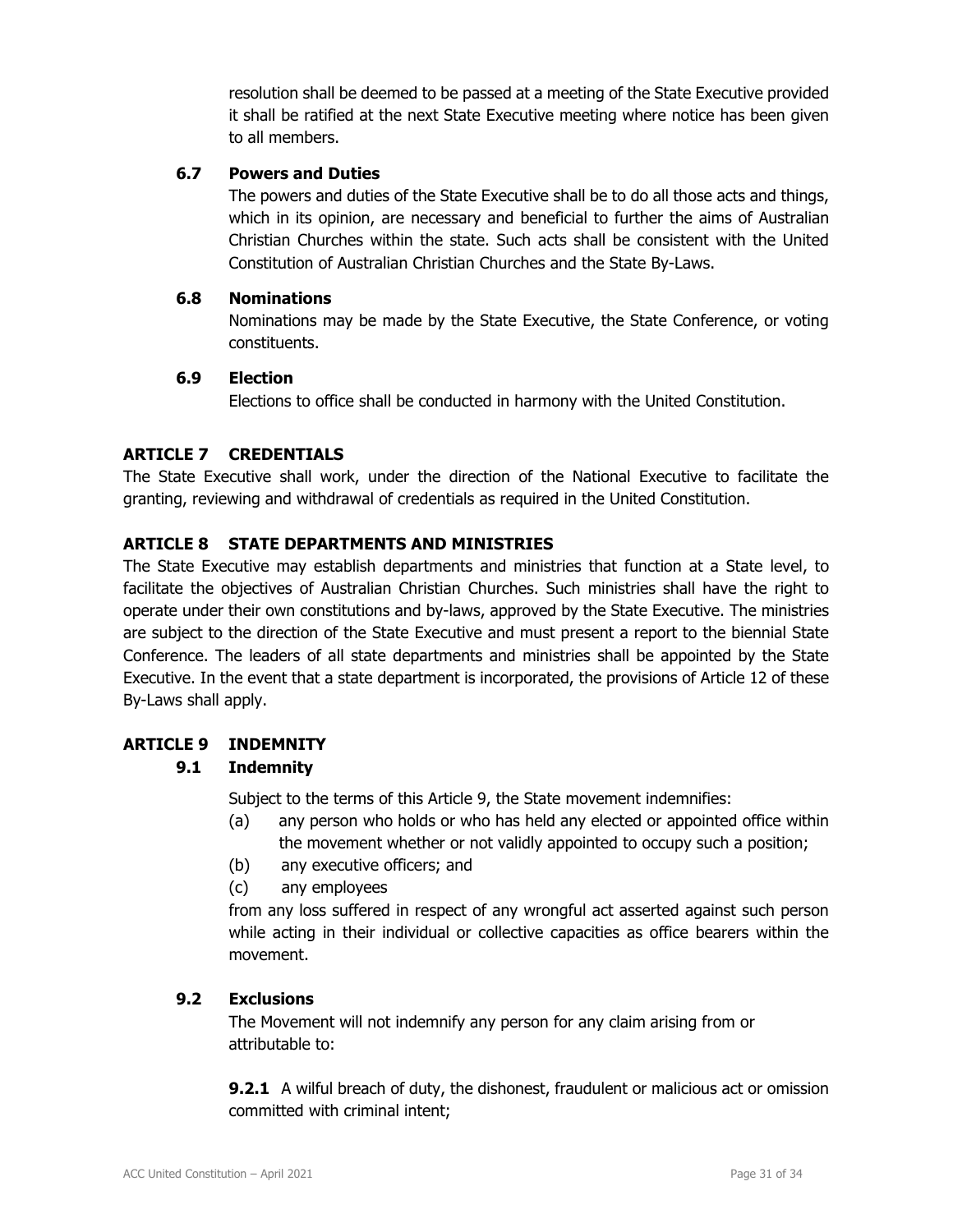**9.2.2** Sexual abuse claims, which means any actual, alleged or attempted assault or abuse of a sexual nature or any other lewd conduct.

### **9.3 Limits To Indemnity**

**9.3.1** The Movement's liability in respect of this indemnity is limited to the greater of:

- **9.3.1.1** The value of assets held in trust on behalf of the Movement; and
- **9.3.1.2** To the extent the claim made against a person is covered by a policy of insurance, whether or not that policy is held by or for the benefit of the Movement or not, the sum insured under that policy.
- **9.3.2** This indemnity is limited to office bearers, officers or employees, of the State Conference.

# **9.4 Advancement of Defence Costs**

 The Movement will pay all reasonable defence costs incurred in defending any civil or criminal proceedings commenced in respect of any wrongful act asserted against such a person while acting in their individual or collective capabilities on an on-going basis as they are incurred prior to the final payment or settlement of any claim provided that:

- **9.4.1** Such defence costs are incurred with the written consent of the movement, such consent not to be unreasonably withheld; and
- **9.4.2** Such advance payments by the movement shall be repaid to the movement in the event that the person is not entitled to payment of any loss under this indemnity."

# **ARTICLE 10 SUSPENSION OF BY-LAWS**

To allow members to bring forward business, which is of a special and urgent nature, which is not on the agenda, the requirements of these By-Laws, in relation to business, may be suspended without notice by a motion carried by a 65% majority of the delegates present and eligible to vote. On the carrying of such motion, the State Secretary will place the said business on the agenda.

### **ARTICLE 11 AMENDMENTS**

Amendments to these By-laws may be made at any meeting of the National Conference, and shall be considered carried when carried by a 65% majority of the delegates present and eligible to vote.

### **ARTICLE 12 INCORPORATION PROVISIONS**

- **12.1** In circumstances where the State Executive is of the view that it is necessary to legally incorporate any aspects, initiatives or functions of the Movement it may approve such incorporation provided the following principles are adopted –
- **12.2** Except in circumstances where the State Executive deems it to be otherwise necessary the constituent documentation of such incorporated bodies must provide: